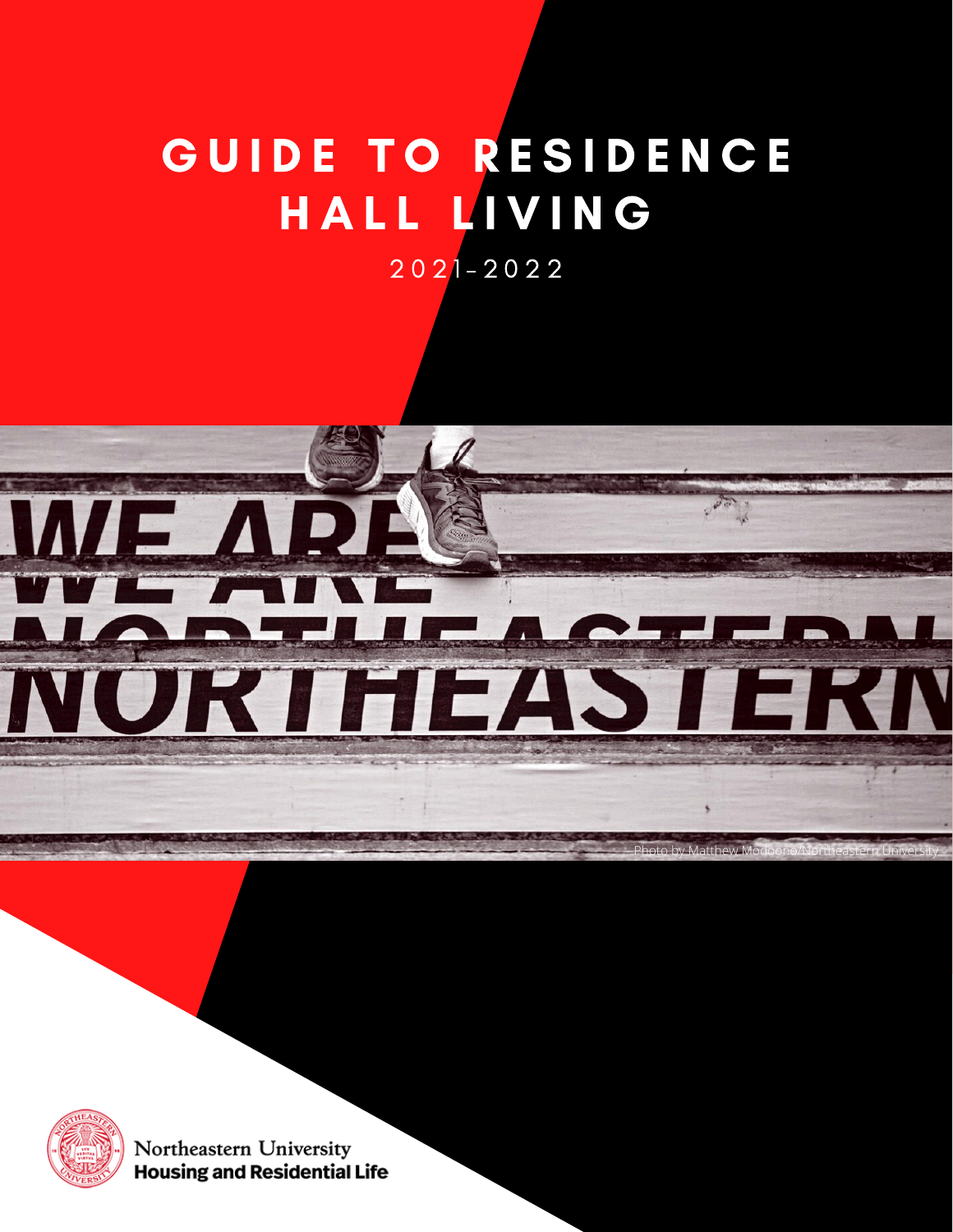# **Table of Contents**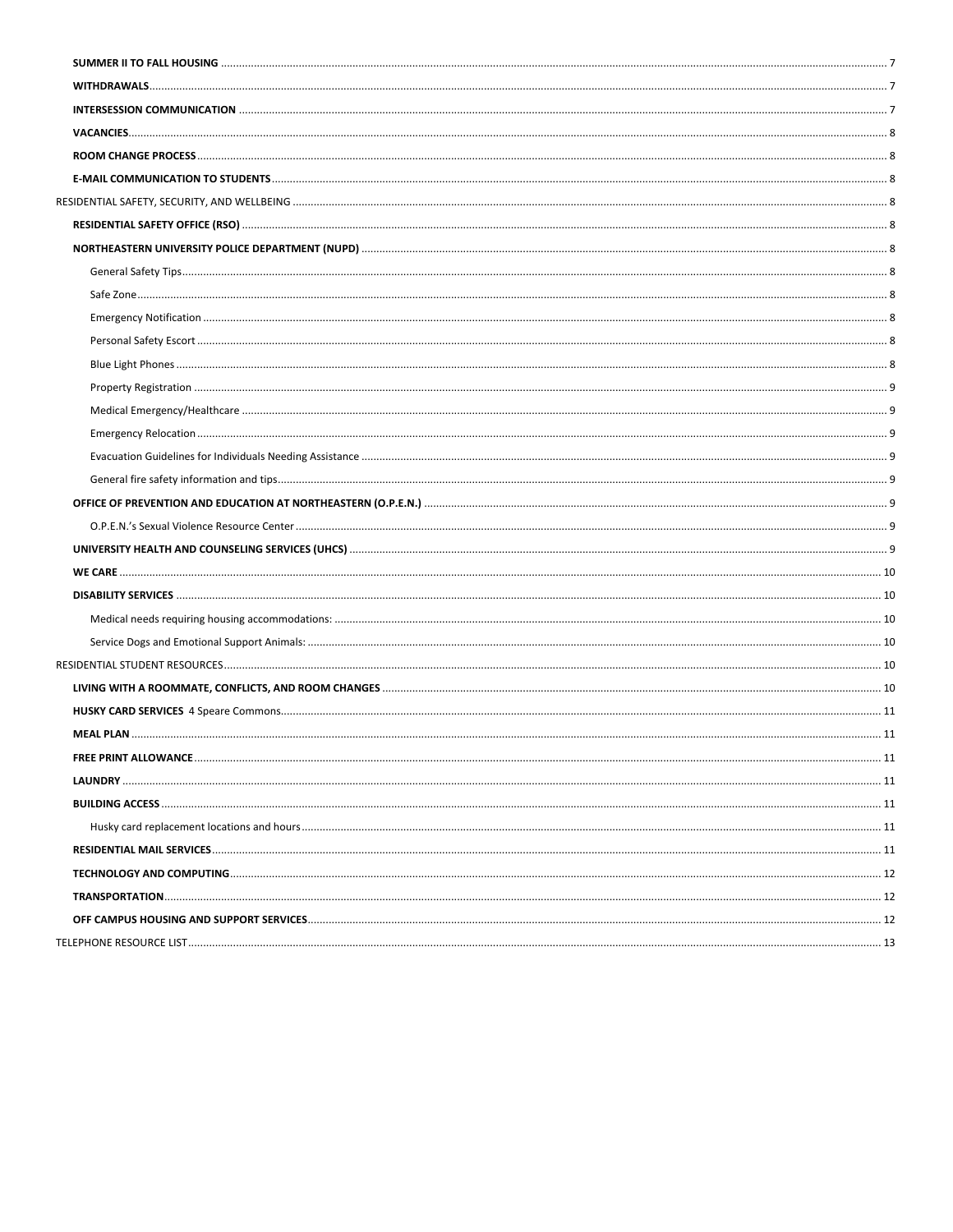# <span id="page-3-0"></span>**OVERVIEW OF HOUSING AND RESIDENTIAL LIFE**

<span id="page-3-1"></span>**HOUSING AND RESIDENTIAL LIFE**  4 Speare Commons, Speare Hall, Lower Lobby 617.373.2814 (voice) 800.240.7666 (voice/outside of Boston)

617.373.8794(fax) 617.373.4019(TTY) housing@northeastern.edu (email) [www.northeastern.edu/housing](http://www.northeastern.edu/housing)

Mission statement: Housing and Residential Life strives to create a safe and inclusive residential environment which develops and supports opportunities for intellectual and social development and prepares students to become purposeful contributors to our global society.

Each University housing facility is managed by [a Residential Life Building Staff member](https://www.northeastern.edu/housing/building-staff/) who supervises a trained staff which includes Student Graduate Assistants and Student Resident Assistants who have the authority to enforce the License Agreement, Guide to Residence Hall Living, an[d Code of Student Conduct.](http://www.northeastern.edu/osccr/code-of-student-conduct)

# **HOUSING AND RESIDENTIAL LIFE COMMUNITY EXPECTATIONS AND GUIDING PHILOSOPHIES**

<span id="page-3-2"></span>All students are responsible for adhering to the rules and regulations published in the Residence Hall and Dining License Agreement, Undergraduate Student Handbook, Code of [Student Conduct,](http://www.northeastern.edu/osccr/code-of-student-conduct) the Student Organization Resource Guide, any policies that are published through Northeastern University (including COVID-19 guidance and policies), and this guide. If these policies are violated, students may be subject to disciplinary action, which may include removal from University Housing, referral to the Office of Student Conduct and Conflict Resolution, separation from Northeastern, and/or referral for criminal prosecution. Any communication sent by the university and/or university officials regarding updated student and/or residential community expectations may be considered an addendum to the Guide to Residence Hall Living. Failure to abide by these expectations may result in disciplinary action as highlighted above.

Northeastern is a large urban institution with many working professionals and families living nearby. Students living alongside these citizens are expected to be ambassadors of the University and represent Northeastern in a mature and respectful manner. Northeastern takes its relationship with neighboring communities very seriously. Guidelines for student behavior are clearly outlined in th[e Code of Student Conduct](http://www.northeastern.edu/osccr/code-of-student-conduct) to ensure that student conduct does not adversely affect the educational mission of the University or its relationships with the surrounding community.

The Residence Hall and Dining License agreement must be signed online by all students who will be living in University-sponsored housing. Signing the Residence Hall and Dining License agreement indicates acknowledgement and acceptance of the terms set forth in this agreement. All students must conduct themselves in a manner consistent with the University's expectations. However, signing the agreement does not guarantee a space in University Housing.

<span id="page-3-3"></span>**OFFICE OF STUDENT CONDUCT AND CONFLICT RESOLUTION (OSCCR)** 204 Ell Hall 617.373.4390 (voice) 617.373.8776 (fax) [osccr@northeastern.edu](mailto:osccr@northeastern.edu) [http://www.northeastern.edu/osccr//](http://www.northeastern.edu/osccr/) 

The purpose of the [Code of Student Conduct](http://www.northeastern.edu/osccr/code-of-student-conduct) is to set expectations for behavior that promotes the safety and welfare of the Northeastern community. The University seeks to provide a supportive environment that is conducive to learning, the pursuit of truth, the exchange of knowledge, the intellectual development of students, and the general good of society. In those instances where violations of the behavioral expectations occur, Northeastern University has developed policies and procedures to protect the rights of members of the University community, individually and collectively.

Students are prohibited from engaging in any of the following behaviors: conduct in/or about any University facility that poses a threat to the health and safety of themselves, others, or property; behavior that interferes with the rights or well-being of others; or personal actions that violate any provision of this agreement, or any rule, regulation, or policy of the University, or any applicable law.

The Code of Student Conduct applies on campus as well as off campus. The University sets guidelines for the behavior of its students. The guidelines are established to promote student conduct that does not adversely affect the educational mission of the University or its relationship with the surrounding community, sibling institutions, or members of the University community. All students are expected to adhere to all policies listed in th[e Code of Student Conduct.](http://www.northeastern.edu/osccr/code-of-student-conduct) Please read and familiarize yourself with the Code at [www.northeastern.edu/osccr/code-of-student-conduct/.](http://www.northeastern.edu/osccr/code-of-student-conduct/)

#### <span id="page-3-4"></span>**ALCOHOL & OTHER DRUG PHILOSOPHY**

Northeastern University fosters a community that reinforces healthy choices and encourages responsible decision-making regarding the use of alcohol and other drugs. Northeastern strives to maintain a working, living and learning environment that is free from the negative effects that alcohol and other drug use can create.

Additionally, the University is committed to enforcing policies and laws surrounding alcohol and other illegal drug use. The University fulfills this philosophy by providing educational programs, resources for treatment, and referrals for students, faculty and staff who may experience challenges related to substance use.

As outlined on OSCCR's website, th[e Medical Amnesty Policy i](http://www.northeastern.edu/osccr/medical-amnesty/)s for drug or alcohol emergencies where the primary concern is the health and safety of the individual(s) involved. Students/organizations are strongly encouraged to call for medical assistance (617.373.3333) for themselves or for another student who they observe to be or feel is dangerously intoxicated/under the influence of alcohol or drugs. If a student/organization calls on behalf of another student, that student/organization is required to remain with the student experiencing the emergency until medical assistance arrives. Neither the caller nor student requiring medical assistance for an alcohol or other drug-related emergency will be subject to University disciplinary action for the violation of possession or consumption of alcohol or drugs. This policy shall extend to the parties actively involved in proactively calling for medical assistance and is determined at the discretion of the Director of OSCCR. This policy does not apply to individuals experiencing an alcohol or drug-related medical emergency who are found by University employees (e.g., Northeastern University police, faculty, administrative staff, or residence hall staff), or where the reporting student(s)/organization did not stay with them.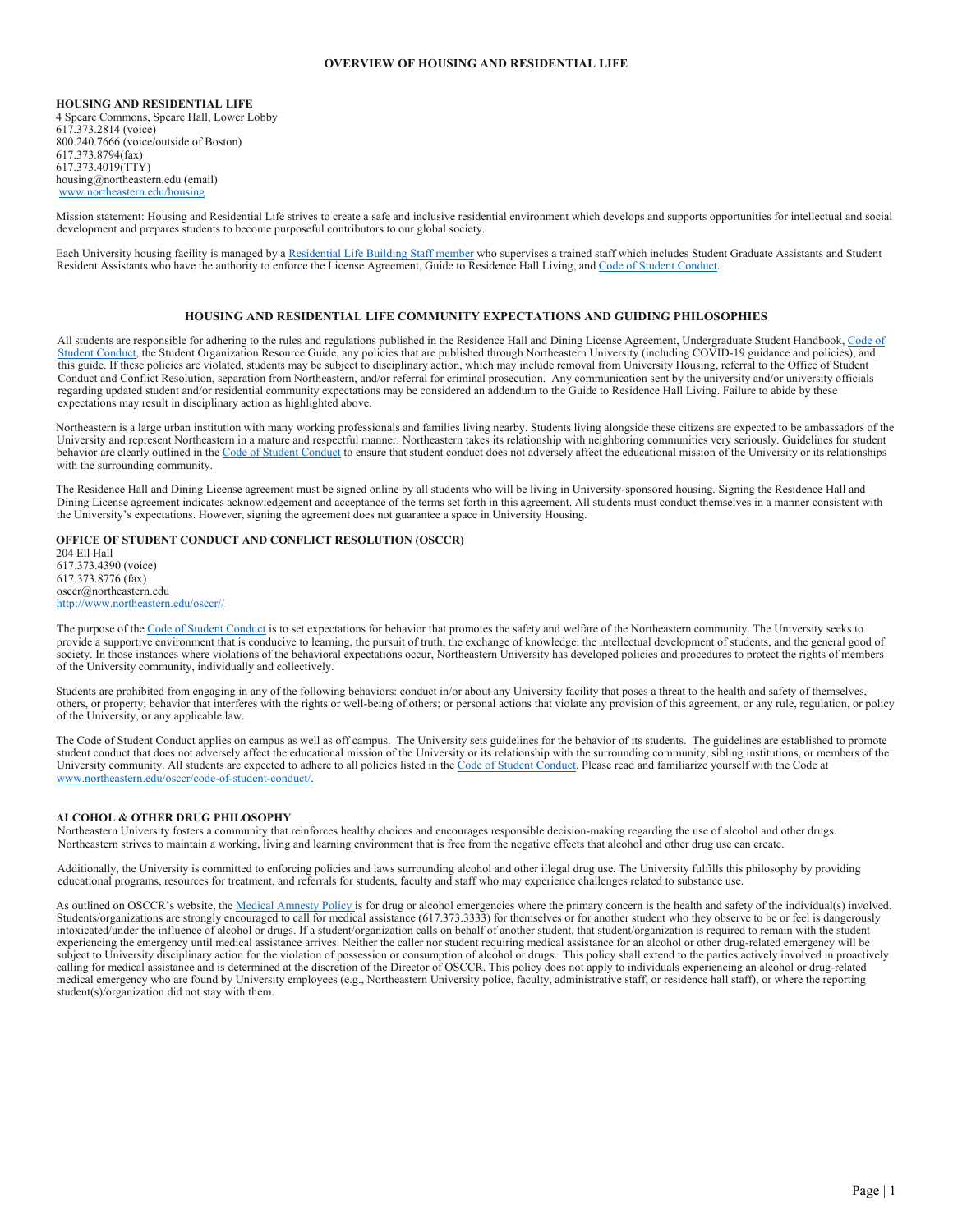#### **HOUSING AND RESIDENTIAL LIFE POLICIES**

<span id="page-4-0"></span>The Housing and Residential Life Policies were developed in partnership with th[e Office of Student Conduct and Conflict Resolution.](http://www.northeastern.edu/osccr/) All students are expected to adhere to all policies listed in the [Code of Student Conduct.](http://www.northeastern.edu/osccr/code-of-student-conduct/) In addition to the policies, the following items and behavior listed below are prohibited in the residence halls and are considered violations of a Guide to Residence Hall Living. Violation of these policies will result in disciplinary action through the Office of Student Conduct and Conflict Resolution, and, in some cases, may result in the cancellation of the Residence Hall and Dining License Agreement or loss of guest privileges.

#### <span id="page-4-1"></span>**GENERAL HOUSING & RESIDENTIAL LIFE POLICIES**

<span id="page-4-2"></span>*Noise policy*

Students who encounter a noise concern have the right and responsibility to inform those causing the noise concern if their activities are disruptive. Students are encouraged to build relationships with their neighbors and address concerns with them as they arise. Courtesy hours are in effect 24 hours a day, 7 days a week. Noise must be kept to levels that will not interfere with other residents' ability to study or sleep. If a disturbance persists, students should contact the RA on duty. If a Residential Life Staff member determines a student to be in violation of courtesy hours, they are permitted to address and/or document that student. The minimum quiet hours for all buildings in University Housing are shown below.

#### *Quiet hours:*

| Sunday evening through Thursday: | 10 PM-8:30AM      |
|----------------------------------|-------------------|
| Friday through Sunday morning:   | $1:00$ AM-8:30 AM |
| Reading Days/Final-exam period:  | 24 hours a day    |
|                                  |                   |

#### <span id="page-4-3"></span>*Guest policies and information*

Residents are responsible for all guests who are not assigned to their residence hall room and signed-in guests and their actions. A guest is anyone, student or non-student, who accompanies a resident into a building or room who is not currently assigned to that room or that building. All guests who do not reside in the building must be signed in by the resident of that building that is hosting them. A host is a residential student who is responsible for guests who are present in the host's assigned bedspace and/or the residential student who has signed in a guest into their building. The following policies and guidelines apply to all students:

- Any guest who is visiting the residence halls must comply with the university's vaccination and [masking requirements.](https://news.northeastern.edu/coronavirus/reopening/campus-policy/) Residents are expected to review and abide by guest policies prior to hosting a guest. The guest policy may be updated or changed at any time through university communications for the following reasons:
	- Guest policy privileges may be revoked for safety, security, or student conduct reasons by a senior administrative staff member of Housing and Residential Life or The Office of Student Conduct and Conflict Resolution.
		- o Visitation and sign-in procedures may be limited or suspended when conditions such as power outages, severe weather, health, safety or welfare poses a threat to the operation of a building.
		- Guest policies may change or adapt to accommodate move-in/move-out from the residence halls.
- For signed-in guests who are not residents of that building, they must be escorted by the resident that signed them in at all times and hosts are expected to stay with their guests. Immediately report unescorted visitors to the Student Resident Assistant on duty or to a member of the Residential Life staff or to Northeastern University Police.
- Residents (host) are responsible for seeing that their guests follow regulations and are liable for any infractions/violations or building damage done by their guest(s).
- It is against policy to ask someone to sign you in or to sign in someone that you do not know or who is not going to accompany you while visiting the community.

• Guests may not use or be in possession of a resident's key or Husky ID Card. Violations may result in cancellation of guest privileges and/or disciplinary action through the Office of Student Conduct and Conflict Resolution against the resident.

- Residents who have guests without picture IDs must obtain a guest pass from a Residential Life Professional staff member at least 24 hours prior to the visit, during normal business hours.
- Overnight guests must be 16 years old or older and have a valid photo ID. Guests younger than the age of 16 may not stay overnight.
	- Permission must be secured of all roommate(s) prior to having an overnight guest in the living space.
		- o Staying overnight is defined as Sunday evening through Thursday 10:00 PM 8:30 AM, Friday through Sunday 1:00 AM 8:30 AM.
		- o A guest may stay in the building up to three consecutive nights in a week. Anyone staying in University Housing for a longer period is not considered a guest, and the host will face disciplinary action through the Office of Student Conduct and Conflict Resolution if the guest is discovered to be in permanent residence.
- Individuals who have been removed from or who are restricted from entering University Housing, are not granted guest privileges. Residents who host these individuals are in violation of University policy and will be subject to disciplinary action through the Office of Student Conduct and Conflict Resolution.
- Students are strictly prohibited from subleasing or renting their space, including posting on websites such as AirBnB and/or other rental sites/platforms.
- Students with disabilities who require the services of [a personal care assistants](https://drc.sites.northeastern.edu/personal-care-assistants-2/) (PCA) or caregiver, should complete the accommodations process on the DRC (Disability Resource Center[\) website:](https://drc.sites.northeastern.edu/incoming-and-unregistered-students/) [https://drc.sites.northeastern.edu/incoming-and-unregistered-students/.](https://drc.sites.northeastern.edu/incoming-and-unregistered-students/) Once approved, the DRC will coordinate with Housing and Residential Life for the PCA to have access to the student's residence hall, review residence hall expectations, and coordinate housing arrangements for the PCA. The student is responsible for any additional fees and charges associated with a PCA.

#### <span id="page-4-4"></span>*Residential Occupancy Guest Limits:*

Students may have no more than three guests per person signed in at any one time. However, students must abide by these occupancy limits within residential units at any time. Any non-compliance will result in referral to the Office of Student Conduct & Conflict Resolution.

| <b>Traditional/Suite Style Housing</b> | Total Number of People Allowed in the Residential Unit, including residents* |
|----------------------------------------|------------------------------------------------------------------------------|
| Single Rooms                           | 3 People                                                                     |
| Double Rooms                           | 6 People                                                                     |
| Triple/Quad Rooms                      | 9 People                                                                     |
|                                        |                                                                              |
| <b>Apartment Style Housing</b>         | Total Number of People in the Residential Unit, including residents*         |
| 2 Person Apartment                     | 6 People                                                                     |
| 3/4 Person Apartment                   | 12 People                                                                    |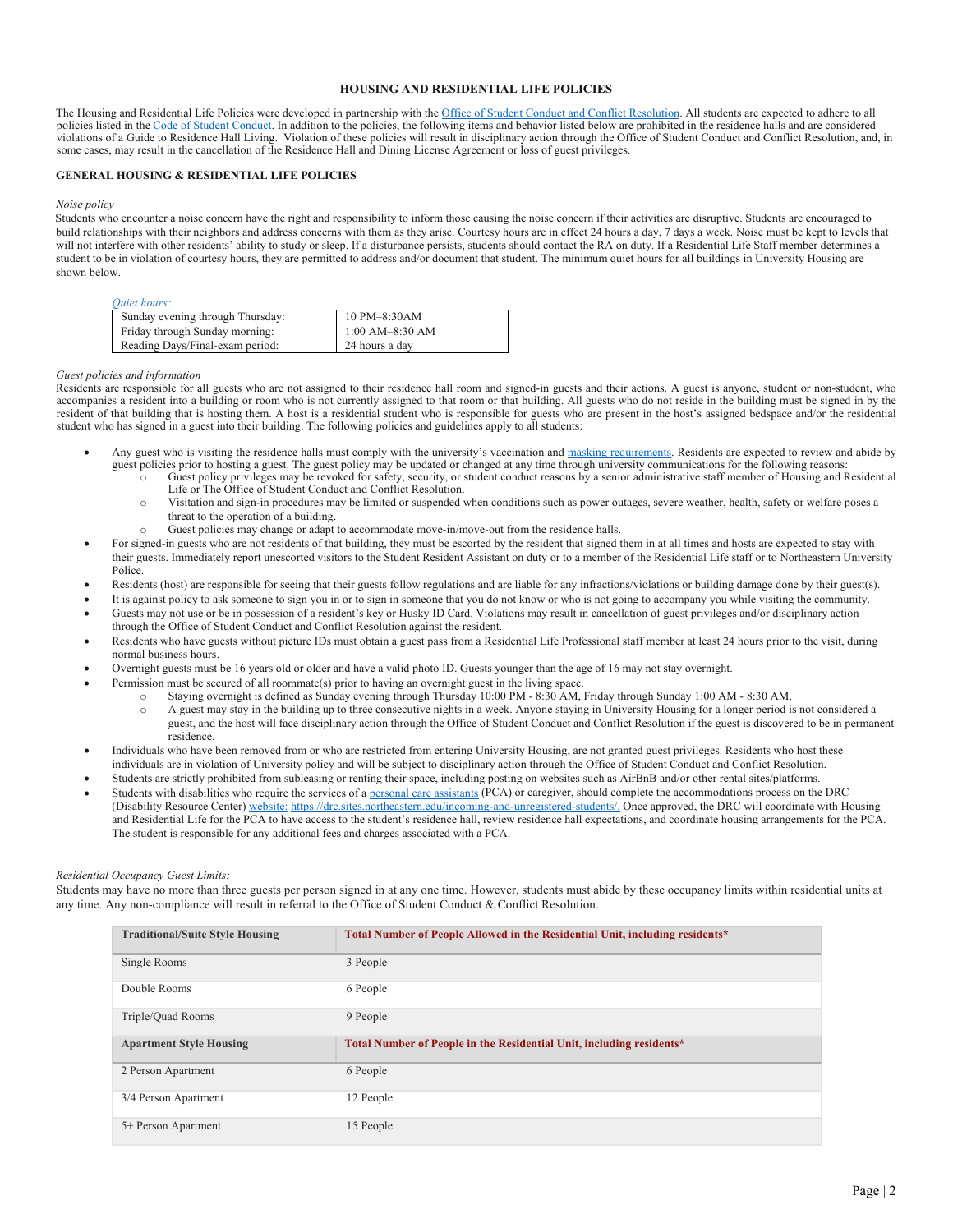#### <span id="page-5-0"></span>*Failure to comply*

The Department of Housing and Residential Life staff aims to protect the rights of everyone in the residential community. Inappropriate behavior, including failing to comply with the reasonable directions of University officials (NUPD, Residential Life staff, etc.), failure to present Husky Card when requested, and verbal or physical abuse, threats, or harassing language toward staff, will not be tolerated and may result in disciplinary action through the Office of Student Conduct and Conflict Resolution. This includes failing to provide proper identification when requested by University officials acting in the performance of duties. As well as failure to abide by conditions or failure to sign the Housing and [Residential Life Residence Hall and Dining License Agreement](https://www.northeastern.edu/housing/license-agreement/) may result in immediate cancellation or suspension of your Residence Hall and Dining License Agreement if you engage or threaten to engage in behavior that poses a danger of physical harm to themselves and/or others. License agreements will also be canceled if students engage, or threaten to engage, in behaviors that directly or indirectly impede the lawful activities of others.

#### <span id="page-5-1"></span>*Identification and Access:*

Students are prohibited from doing the following:

- Share their Husky ID Card or CBORD Mobile ID app with other people for any reason, including residence hall or room access.
- Duplicating, lending, or borrowing of Husky ID Cards, room or building keys.<br>• Inauthorized access to or use of residential buildings or spaces outside of the t
- Unauthorized access to or use of residential buildings or spaces outside of the terms of your housing agreement. Students may not access any restricted, locked, or
- closed residence facility space or enter a closed building without authorization during a University break or after they have checked out of a space.

#### <span id="page-5-2"></span>*Residential public space*

• Only Northeastern University residents, organizations, and departments may use public space in University Housing (I.e. common spaces, lounges, etc.). Organizations or individuals using public space must adhere to the solicitation policies found in th[e Code of Student Conduct.](http://www.northeastern.edu/osccr/code-of-student-conduct) Residence hall groups have priority for use of public space during the hours as indicated by Residential Life Staff. Spaces may be offline or locked during certain times of the year. Requests to use public space must be<br>made to the Residence Director (RD) or Area Coordinator the organization's future use of public space.

<span id="page-5-3"></span>*Sales, solicitations, and promotion policies*

- "Posters and/or flyers that are hung up in University Housing communities with the exception of Student Resident Assistant or Hall Council flyers will be removed. All other posters and/or flyers can be approved by Housing and Residential Life to be distributed electronically. In order to have posters approved for electronic distribution in the residential communities, please email housing@northeastern.edu. If approved, the posters will be distributed electronically to Hall Staff to be shared within residential communities."
- Any advertisement for a [Center for Student Involvement \(CSI\) recognized student organization,](https://nam12.safelinks.protection.outlook.com/?url=https%3A%2F%2Fneu.campuslabs.com%2Fengage%2F&data=04%7C01%7Cr.pozerski%40northeastern.edu%7C9379a7892e3c4ed5f1f308d93cba6e85%7Ca8eec281aaa34daeac9b9a398b9215e7%7C0%7C0%7C637607593672548942%7CUnknown%7CTWFpbGZsb3d8eyJWIjoiMC4wLjAwMDAiLCJQIjoiV2luMzIiLCJBTiI6Ik1haWwiLCJXVCI6Mn0%3D%7C1000&sdata=AtR291rH4BkuTpUcJsA2ysvvfEKzmxiSv1q748GoFgw%3D&reserved=0) club/intramural sport team or a Northeastern University department must adhere to the following standards, in addition to those outlined in th[e Student Organization Resource Guide,](https://studentlife.northeastern.edu/csi/marketing/) published by th[e Center for Student Involvement](https://studentlife.northeastern.edu/csi/) (CSI). The following guidelines apply:
	- Have a Northeastern University recognized email address (@northeastern.edu). Gmail addresses are approved as long as they are the same as what appears on a[n Engage](https://neu.campuslabs.com/engage/) profile. Must have a Date, Time, and Location. If the event is paid for by the Student Activity Fee, the poster must include the logo indicating this.
	- o Must be for an on-campus event. Off-campus events must have the approval of CSI before publicizing.
	- $\circ$  Cannot have pull tabs
	- No foul or obscene language or images (Must adhere to the [Code of Student Conduct–](http://www.northeastern.edu/osccr/code-of-student-conduct) consult the Student Handbook)

• Sales of material or solicitations of any kind are also prohibited without the express written permission of designated officials. Residence hall students should request permission from the Director of Residential Life to sell within their housing unit. Recognized student organizations should request permission for sales from the Center for Student Involvement. All others should apply to the business manager of the University.

o Such permission, when granted, is for designated areas within the University and is subject to the restrictions imposed by the approving officials. General solicitation, especially in such areas as classrooms, lounges, and dining halls, is not permitted.

#### <span id="page-5-4"></span>**RESIDENTIAL HEALTH AND SAFETY POLICIES**

The use, possession, or manufacture of the following items is a violation of our Code of Conduct and policies and will be cause for disciplinary action through the Office of Student Conduct and Conflict Resolution and may result in disciplinary action through outside law enforcement agencies. Violation of these policies could also result in the student being billed for damage/repairs, excess cleaning, replacement of university property, etc. The Senior Director of Residential Life or their designee can authorize a search of a student's room in certain situations involving the safety, security, and/or well-being of residents. Although not required by law, the student should be present during a search.

#### <span id="page-5-5"></span>*Room Inspections and Room Entry*

The Department of Housing and Residential Life conducts health and safety room inspections in the middle and at the end of each academic term. These visits enable staff to assess the condition of the room visually and take inventory. Students will receive notice when these checks will occur and may be asked to sign-up for a time slot with Residential Life Staff. Failure to sign-up for a Health & Safety Inspection may result in disciplinary action from the Office of Student Conduct and Conflict Resolution. Additionally, Northeastern University staff members may enter if the premises appear to have been abandoned by the Licensee or if it is believed that a University policy has been violated. They may also enter the premises for any health or safety reasons or if the health and safety of residents is believed to be threatened. Submitting a Facilities Work Order Request grants permission for facilities to access a student's room or apartment to address the concerns communicated in the work order. University staff may also enter any space listed as "vacant" to inspect and prepare the space for a new arrival. Finally, staff may also enter the premises for any damage assessment, maintenance concern, or if otherwise permitted by law. Please report any concerns of unauthorized access or unauthorized personnel present in your building to your RA, building staff, or to Northeastern University Police. All staff who enter Residence Halls are required to have a NUID, Northeastern University vendor identification, or be with a staff member who has Northeastern University identification.

• Students may not install any lock device that prohibits University personnel from entering the building, or any part of the licensed space. Prohibited devices include, but are not limited to: dead bolts, door chains, slide bolts, lock sets, smart locks, and/or security devices or systems.

#### <span id="page-5-6"></span>*Damage and repairs*

Students are responsible for the care of University and leased property in rooms, facilities, lounges, public areas, and campus in general. Students are prohibited from defacing, damaging, or otherwise altering their licensed room, suite, apartment, or any other part of the residence hall. This can include but is not limited to: use of nails, screws or other materials that defaces surfaces. Students will be billed for the repair work for any damage they or their guest cause. Resident students are responsible for the common areas of their residence hall and their own rooms, apartments, or suites. All residents of a facility may be held accountable to cover the cost of repairs to their building. Disciplinary action through the Office of Student Conduct and Conflict Resolution may also result. Any charges will be placed on your University account.

- Upon check-in and check-out, students must complete a room, suite or apartment Condition Form with Residential Life staff or per instructions of Residential Life Staff. This form confirms the condition of the licensed room, suite, or apartment. Any pre-existing conditions in the licensed space should be noted at check-in by the student. Failure to do so may result in supplementary charges for any damage which has not been noted or may occur through the length of the student's occupancy in the licensed space. Students will be billed for damages that are beyond normal wear and tear. If a student does not complete the check-out process with hall staff, the student waives the right to appeal supplementary charges. If damage cannot be attributed to any one individual, charges will be assessed equally among all licensed room, suite or apartment occupants.
- Students may not paint or make any alterations to the walls in their rooms, suites, or apartments.
- Students may not store bags, equipment, or personal belongings in hallways or common areas or other areas outside of your assigned bedspace or apartment.

#### <span id="page-5-7"></span>*Cleanliness*

It is the expectation of the Department of Housing and Residential Life that each student living in University Housing is responsible for the neatness and cleanliness of their living environment. This includes bedroom, kitchen, bathroom, and common living areas, and/or shared community spaces (I.e. bathrooms, common rooms, lounge spaces, study spaces, communal bathrooms, hallways, etc.) Responsibilities include, but are not limited to: the removal of trash and recyclable items, the proper disposal of food and perishable items, and cleaning of all surfaces in the residential unit. It is the responsibility of all residents to communicate with roommates, fellow residents, and/or residential life staff, regarding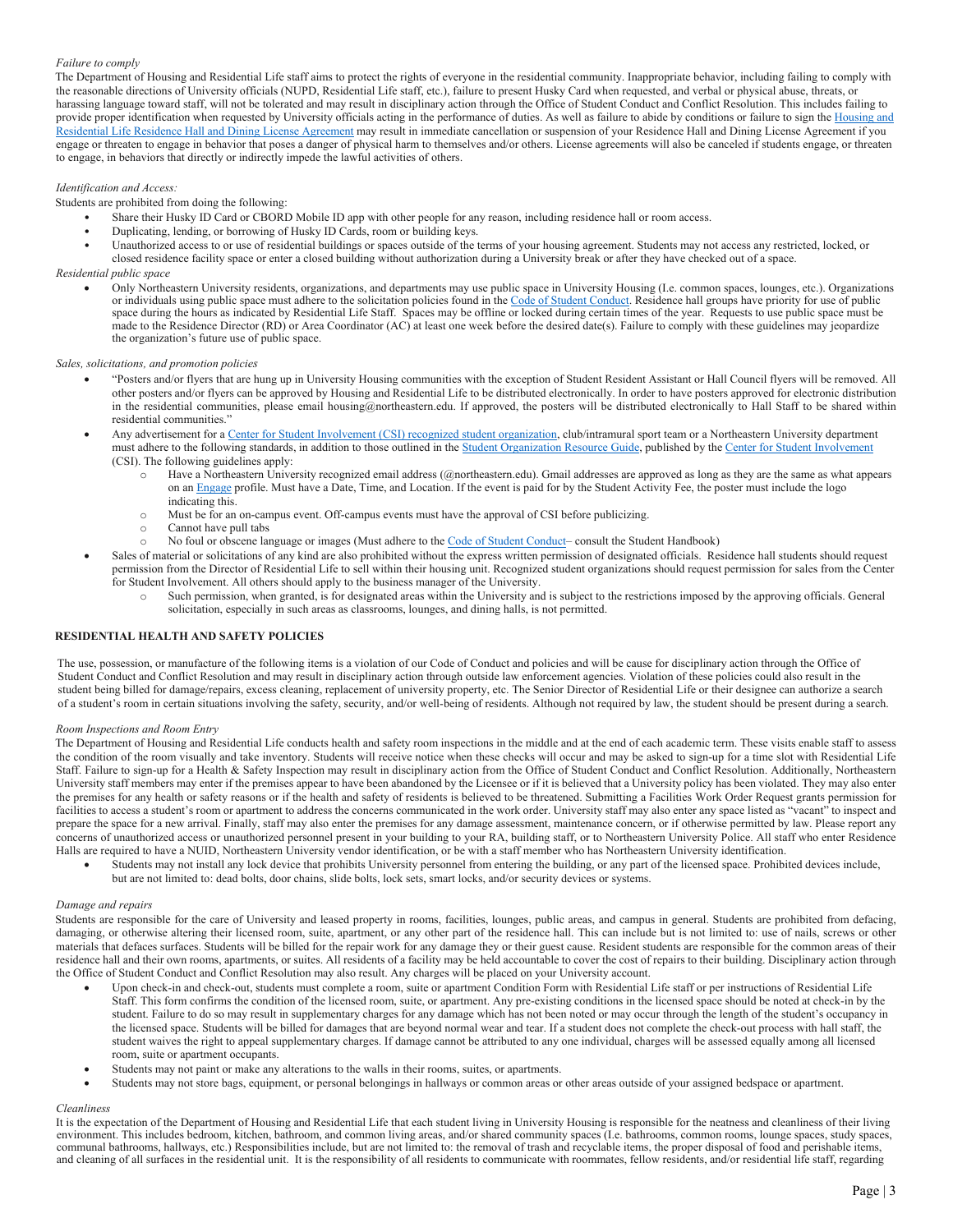the division of housekeeping tasks and the condition of the living environment. In order to help prevent pest concerns, please utilize the following link fo[r pest prevention](https://www.northeastern.edu/housing/work-requests/) [suggestions](https://www.northeastern.edu/housing/work-requests/) and filing work orders: [https://www.northeastern.edu/housing/work-requests/.](https://www.northeastern.edu/housing/work-requests/) Failure to comply may result in excess cleaning charges and may result in referral to the Office of Student Conduct and Conflict Resolution.

#### <span id="page-6-0"></span>*Pets*

For health and humanitarian reasons, no animals (other than fish) are allowed in University Housing. Fish may be kept in student rooms in containers with a maximum capacity equal to or less than 25 gallons. Students are expected to maintain a clean environment for their pet and for the health and safety of their living environment. For more information regarding service dogs and emotional support animals, see resources section below.

# <span id="page-6-1"></span>*Sports Activities*

Sports activities are not permitted inside University Housing and other common areas due to noise and potential property damage. Students participating in these activities indoors will be documented by hall staff. Sports activities are also not permitted around University property except for recreation areas designated for that purpose by Northeastern [University Athletics.](https://www.northeastern.edu/campusrec/general/facilities.html) Examples of prohibited sports activities & equipment include but are not limited to: nerf and/or foam guns, soccer, basketball, lacrosse, field hockey, tennis, frisbee, squash, football, volleyball, hockey, skateboarding, roller skating, gym equipment that would pose a fire/safety risk or block egresses (I.e. treadmill, weights, sports equipment, etc.), any sport involving fighting or martial arts, punching bags or sparring equipment, etc.

#### <span id="page-6-2"></span>*Prohibited Items & Decorations*

The following items and decorations are prohibited or not allowed within the residence halls:

- Non- UL listed electrical cords/power strips/ outlet splitters, lights, plug-in devices, or converters.
- Halogen lamps and bulbs, sun lamps, fog machines, neon signs, lava lamps.
- Open flames like candles and incense are strictly prohibited in all residential facilities. This includes candles, menorahs that utilize open flames. Candles for religious observances are permitted at other locations on campus.
- Natural Christmas trees, natural wreaths, cut plants
- Rechargeable transit devices such as electric skateboards, hover boards, motorized or battery-operated scooters, etc. are prohibited except for assistive devices permitted through a registered accommodation with the Disability Resource Center.
- Flying or operating a drone within a residence hall or leased property.
- Space heaters, student owned air conditioners and laundry machines.
- Cooking equipment: electric frying pans, hot plates, electrical cooking equipment, grills, electric coffee machines/ percolators with exposed heating elements, grills, hibachi.
- No personal furniture. The only exception includes one personal desk chair. Students are not permitted to remove furniture from their rooms or move furniture from the residence hall into their assigned space (I.e. common rooms, lounges, study spaces, lobbies, and other students' rooms). Common area furniture is for the enjoyment of all residents and must not be removed from the common space. Students who move common area furniture to student rooms or remove it from the building may be subject to disciplinary action through the Office of Student Conduct and Conflict Resolution.
- No curtains of any kind should be hung in the residential buildings. The only exception includes shower curtains and they are only permitted to be used in the bathroom showers.
- Covering more than approximately 1/2 of room walls or 10% of an apartment door or room with any kind of decoration, wrapping or covering is prohibited. This could include but is not limited to flyers, decorative wrapping paper, posters, pictures, or signage. No tapestries or flags of any kind are permitted to be hung on the walls, ceilings, windows, or covering lights or fire safety equipment.
- Students residing on campus in University Housing may not display or post any messages and/or have signs that are visible through a window outside of their room or apartment. Students may not hang, drape, or post anything outside of their windows or attach to a building or display anything on a University owned or leased building. This could include but not limited to posters, signs, flyers, flags, pictures, paper decorations, outdoor lights, and/or banners with any type of writing or messaging that can be seen or observed from outside of the room or building.

#### <span id="page-6-3"></span>*Permitted items & Decorations*

The following items and decorations are permitted or allowed within the residence halls.

- All electrical devices, power supplies/extension cords/ power strips must be UL listed. All decorative lighting must be LED and UL approved. No more than two 100count strings of decorative lights shall be used per room. Decorative lighting shall not be wrapped around doors, above or around doorways or exits, sprinkler piping or fire alarm devices. Lights should be hung up using command strips/hooks or other adhesives that do not damage walls. Any damage caused to walls or other university property will result in damage billing charges.
- Battery operated candles.
- Apartments are equipped with kitchens, and all cooking appliances must be confined to the kitchen. Apartment residents may have toaster ovens, coffee makers, panini press, toasters, air fryers, and microwave ovens. Items found outside of the kitchen will be subject to disciplinary action through the Office of Student Conduct and Conflict Resolution. Use or possession of any type of outdoor grill, hibachi, or open-flame container is prohibited.
- Rooms without kitchens are permitted to have Keurig or single serve coffee machines (cannot have exposed heating elements/ coils), microfridge. The same electrical appliances allowed in residence halls are permitted in apartments.
- The University reserves the right to remove, request removal, and document any decorative material(s), lighting, or appliances that they believe jeopardizes the safety of residents, or is a violation of fire codes. Students are liable for all damages resulting from the negligent placement of decorations in their room/suite/apartment.

#### <span id="page-6-4"></span>**FIRE SAFETY POLICIES**

The following fire safety policies and regulations are put in place to minimize the risk of fire, promote a safe residential environment, to keep egress routes accessible, and abide by local and federal laws. Additional fire safety policies can be found in th[e Code of Student Conduct.](http://www.northeastern.edu/osccr/code-of-student-conduct) 

Egress: The fire code dictates that all entrances, exits, corridors, and stairwells always be free and clear. Any object or action that prevents access to egress routes is prohibited.

- Use only the main entrances to residential facilities. Other doors are fire exits, which must remain closed except during emergencies. These auxiliary doors are equipped with alarms that sound both at the door and at Northeastern University Police Department. All non-emergency egress routes (stairwells, hallways, etc.) should only be used for entering and exiting an area and should not be used for loitering.
- Students are prohibited from being on rooftops, ledges, balconies, and/or fire escapes
- Obstructing any egress route or using an emergency egress route (I.e. alarmed doors, fire escapes, etc.) for non-emergency purposes.
- Bicycles, scooters, or other personal items should not be chained to or hang from fences, handrails, doors, trees, ceilings, beds, or other objects. Bicycles or other prohibited items will be removed if found parked in violation of the fire code. Whenever possible, use the bicycle racks available at various locations. Please contact Northeastern University Police Department (NUPD) if you have any concerns.
- Students are prohibited from throwing, dropping, hanging, or ejecting any object or liquid from a window, roof, or fire escape. Residents will be held responsible for any objects originating from their assigned rooms.

For any Emergencies and Drills that impact the safety of the campus community, the following is prohibited:

- Failing to leave a building, or leave in a timely manner, at the sound of a fire alarm or when so directed by Residential Life staff, Northeastern University Police Department (NUPD), or other emergency personnel.
- Using the elevator during an egress drill or fire alarm.
- Falsely reporting a fire, bomb threat, serious injury, or any other emergency, or pulling a fire alarm when no fire or emergency is evident.

Creating a fire risk or setting a fire is prohibited, examples include: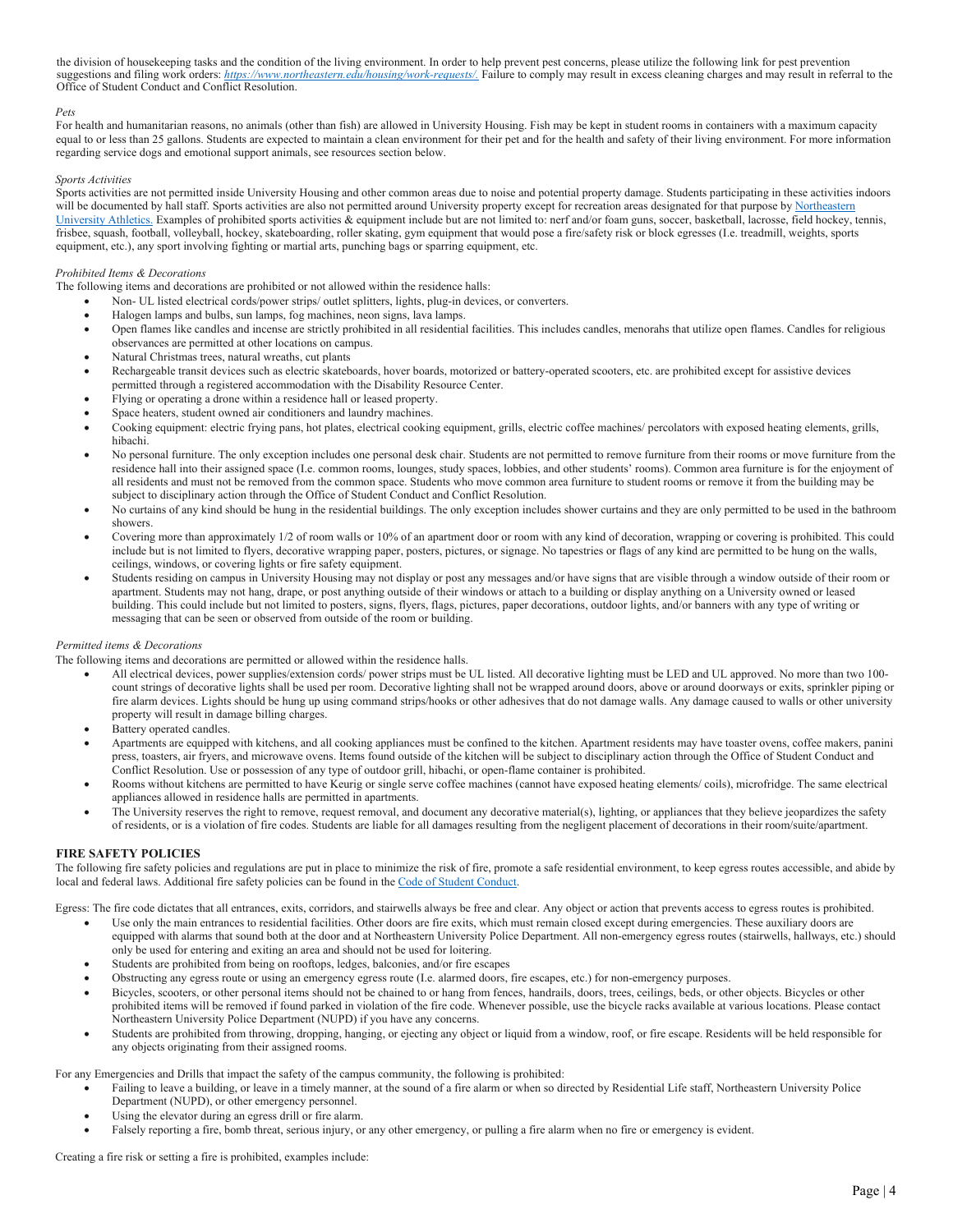- Setting a fire, including charring, burning, or lighting of papers, or any other act that could cause a fire, or possessing or using flammable or highly combustible materials (I.e. fuel, accelerants, etc.).
- Possessing, using, or manufacturing fireworks or explosives.
- Any type of outdoor grill, hibachi, or other open-flame container except in officially designated areas. Leaving grill or open flame unattended. Failing to extinguish fire or leaving smoldering ashes.

Students are prohibited from engaging in the following actions that impact the proper functioning of fire, health, and safety equipment:

- Tampering with, covering or misusing (either accidentally or intentionally) individual room or public-area fire safety equipment, including fire extinguishers, sprinklers, smoke detectors, exit signs, alarm pull stations, alarm bells, or hoses. Hanging items from fire safety equipment, putting decoration or tape over fire safety equipment.
- Interfering or tampering with residence security. Interfering or tampering with elevators or other University facilities.
- Improper use of kitchen equipment which includes but is not limited to leaving the apartment with the oven/stove on, failing to notify Residential Life staff or Northeastern University Police Department (NUPD) if there's a fire or excessive smoke in the apartment as a result of cooking, etc.
- Students are not permitted to alter, expand, or modify any electrical components, nor connect devices that control electrical current in their rooms (i.e. smart outlets, smart lights, etc.)

All electrical devices, power supplies/extension cords/ power strips must be UL listed. Students should follow the guidelines below in order to maintain a safe environment:

- Keep electrical cords away from traffic paths and do NOT run extension cords under rugs or across doorways. Never pinch an electrical cord against walls or under furniture. Maintain all electrical cords. Replace any cord that is cracked, frayed, or otherwise damaged.
- Do NOT overload extension cords or wall plugs with too many appliances. Cords should NEVER be warm to touch.

# <span id="page-7-0"></span>**ALCOHOL, TOBACCO, CANNABIS/MARIJUANA & OTHER DRUGS RESIDENTIAL POLICIES**

The University expects that all of its students, whether on or off campus, abide by the law and University regulations concerning alcohol and drug use. Please review the Alcohol, Drugs, and Medical Amnesty Policies within th[e Code of Student Conduct.](http://www.northeastern.edu/osccr/code-of-student-conduct/) Additional policies include:

- Manufacturing of alcohol, cannabis/marijuana, or other drugs, as well as or being in possession of items or kits intended to produce alcohol or other drugs. This includes distilling alcohol, brewing beer, making wine or any other form of alcohol or drug manufacturing.
- Using and/or possessing shisha, hookah, or similar pipes.
- A person under the age of 21 is prohibited from being in possession of alcohol containers, including utilizing alcohol containers as decoration.
- You are not permitted to smoke within any university building or residential halls. This policy applies to all persons, including all students, faculty, staff, volunteers, vendors and visitors, anywhere on University property and in buildings and facilities on all campuses, including parking lots, green spaces, and pedestrian walkways. The use of tobacco, cannabis/marijuana, or other drugs, smoking-related products intended to mimic tobacco or cannabis/marijuana products, or the smoking or vaping of any other substance is prohibited on campus and in University Housing. This includes, but is not limited to cigarettes, cigars, cigarillos, smokeless tobacco, electronic cigarettes, pipes, bongs, pens, bidis, hookahs, etc. This does not include nicotine gum or patches.

# <span id="page-7-1"></span>**WEAPONS POLICY**

Please refer to the Dangerous Weapons section outlined in th[e Code of Student Conduct](http://www.northeastern.edu/osccr/code-of-student-conduct) for a list of prohibited items. Any item that could be used as a weapon, to cause harm or fear, or to threaten self or others is prohibited. Additional prohibited items include, but are not limited to:

- Firearms, gun parts or parts for explosive devices, studded belts and bracelets, brass knuckles, tasers, etc.
- Weapons for Sporting Purposes are prohibited. Any sport that could cause harm to the student(s), the property, or could be seen as a threat is prohibited. Prohibited items include, but are not limited to: knives or blades (other than kitchen utensils) of any kind, throwing stars, fighting sticks, nunchucks, axes or hatchets, bow and arrows, etc. A student who possesses any article for sporting purposes (for example, bow and arrows) should check with the Northeastern University Police to determine whether the article is among those prohibited by statute or University regulation.
- Students are permitted to carry pepper spray or mace. NUPD recommends taking th[e self-defense/safety classes](https://nupd.northeastern.edu/our-services/safety-training/) in which participants are instructed on things to consider when employing the use of pepper spray[: https://nupd.northeastern.edu/our-services/safety-training/](https://nupd.northeastern.edu/our-services/safety-training/)

# **LEASED PROPERTIES POLICIES AND RESOURCES**

<span id="page-7-2"></span>All Housing and Residential Life Policies apply to our leased property buildings. There are some additional policies and resources to be aware of that only pertain to residents living in leased properties. If you have any questions that are specific to Leased Properties, we encourage you to reach out to your RA or building staff member.

# <span id="page-7-3"></span>**LEASED PROPERTIES POLICIES**

- If you live in the Midtown Hotel, please refer to the Midtown Hotel Guide for prohibited and permitted items. The Midtown Hotel Guide will be sent to students prior to move-in.
- Students living in leased properties should read and follow the additional materials they receive concerning safety, security, and fire safety.
- For Leased Properties residents, building management may need to enter spaces for a variety of reasons, which could include: addressing facilities and maintenance concerns, maintain building upkeep, install and/or upgrade equipment, etc. Residential Life staff, when notified, will work to provide notice to students whenever that is taking place.
	- o Students may not install any lock device that prohibits University personnel from entering the building, or any part of the licensed space. Prohibited devices include, but are not limited to: dead bolts, door chains, slide bolts, lock sets, smart locks, and/or security devices or systems.

#### <span id="page-7-4"></span>**LEASED PROPERTIES RESOURCES**

- Leased Properties are not equipped with CBORD. Keys to front doors, rooms, apartments, and mailboxes (if applicable) are the responsibility of the assigned residents. Students are not permitted to make duplicate keys or give keys to guests. Violation of this policy will result in disciplinary action through the Office of Student Conduct and Conflict Resolution, and, in some cases, may result in the cancellation of the Residence Hall and Dining License Agreement. Lost keys will result in a \$25-150 charge for a core change/lock update depending on the lock/core.
- Leased Properties do not have Husky Cable or NUwave, but internet and cable can be set up through an outside provider. You will also be given a \$100 credit for each semester \$50 per summer term (Law students \$75 a quarter) on your student account in the sixth week of the term to assist you with cost related to cable TV and internet. Limited cable is provided through the Xfinity on Campus service. Arrangements for cable or internet service must be made with the appropriate service provider to connect/purchase services, disconnect services, and return equipment. Information about providers can be found on this page: <https://offcampus.northeastern.edu/utilities/>
- LAUNDRY FACILITIES: Students should reach out to their RA or building staff member for information on the closest laundry facilities to their building. Not every leased property building is equipped with laundry facilities and some may require different means of payment. Students living in a Leased Property will receive \$45 in Husky Dollars per semester. Summer I and II students in Leased Properties are given \$22.50 in Husky Dollars for each summer term.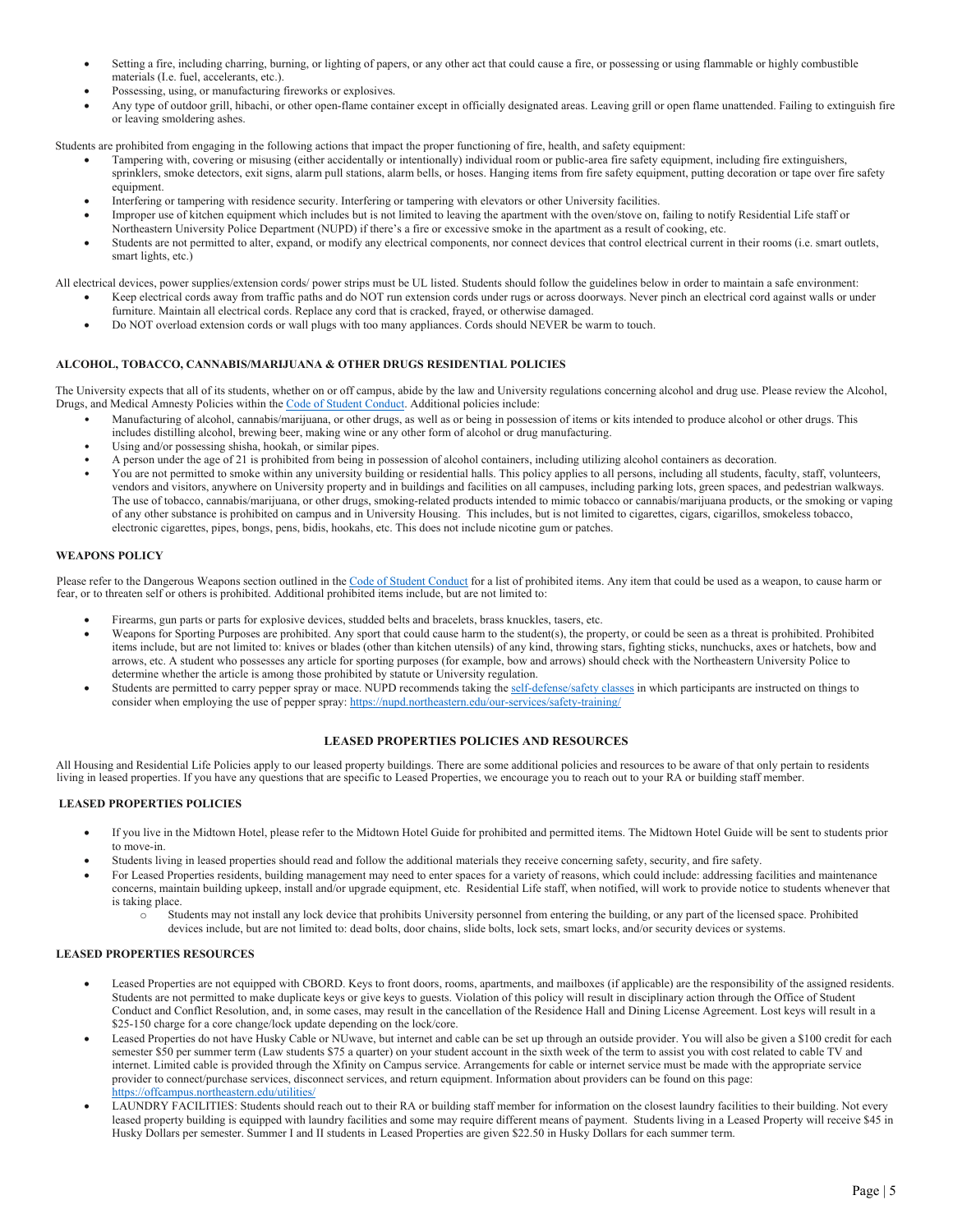# **PROCEDURES FOR RESIDENCE HALL LIVING**

# <span id="page-8-1"></span><span id="page-8-0"></span>**ELIGIBILITY**

All full-time undergraduate and Graduate/Law students, matriculated in a degree granting program, are eligible to live in University Housing. Northeastern University requires that entering first-year students live in University Housing for their first two years; this is not applicable to transfer students. Beginning with the entering class during fall 2014, University Housing can be guaranteed for students who complete the housing selection application each year. Upper class undergraduate students (3rd, 4th, 5th, and 6th) who entered prior to fall 2014 and all Graduate/Law students can participate in the housing selection process, but are not guaranteed. Participants in the Housing Selection process will be randomly assigned a selection number or a wait list number, which determines your status for the selection process.

#### <span id="page-8-2"></span>**ASSIGNMENTS**

Housing Application information for the next academic year is distributed during the fall semester to all eligible undergraduate and graduate students. Carefully follow the application procedure described in the information provided; strict adherence to all due dates for applications and cancellations is required.

# <span id="page-8-3"></span>**ENROLLMENT DEPOSIT/UPPER CLASS HOUSING DEPOSIT**

In order to secure University Housing, admitted first year students must submit a nonrefundable enrollment deposit and complete the housing application through the Admitted Student Portal. Second year students are required to live in University Housing, therefore their deposits are waived for fall and spring of their second year. Upper-class students (3rd, 4th, 5th, and 6th) and Graduate/Law students who choose to participate in the Housing Selection process are required to follow the application and deposit procedures and deadlines. Please reference the "Eligibility" section for further details on upper-class Housing Selection.

Additionally, students may be referred to the Office of Student Conduct and Conflict Resolution. For more information about cancellation of the license agreement or the Code of [Student Conduct,](http://www.northeastern.edu/osccr/code-of-student-conduct) please see the Undergraduate Student Handbook.

#### <span id="page-8-4"></span>**BILLING AND ADJUSTMENTS**

Students are billed at the beginning of each term and are obligated to pay the full charge for the term. It is the responsibility of each student to know for which terms they have submitted a housing deposit. Students are obligated to follow the cancellation schedule should they need to cancel their housing in writing prior to each term's move-in date. Canceling past the published deadline for any term will result in an assessment of a cancellation charge of the room rate or forfeiture of the housing deposit. If students' plans change and they need to move out earlier than expected, the cancellation-fee policy clause of this agreement is enforced. However, keep in mind that the license agreement also permits students to request an exception to any charge by Housing and Residential Life. In order to request this exception, students must complete a petition form.

Petition forms are available online at[: http://www.northeastern.edu/housing/cancellation-deadlines/.](http://www.northeastern.edu/housing/cancellation-deadlines/) The petition should include all important details, as well as any supporting documentation. If the petition is granted, the student may receive a billing adjustment to their account.

#### <span id="page-8-5"></span>**BEFORE MOVING IN**

For students coming to campus for the first time, please view th[e What to Bring to Campus List b](https://www.northeastern.edu/housing/what-to-bring/)y visiting[: https://www.northeastern.edu/housing/what-to-bring/](https://www.northeastern.edu/housing/what-to-bring/)

All Northeastern resident students are strongly encouraged to secure Renter's Insurance. Students should inquire if they can add an off-site "renter's rider" to an already existing homeowners policy. For more information on approved vendors, and more information about Renter's Insurance, visit th[e housing vendor](https://www.northeastern.edu/housing/vendor-information/) website under Personal Property Insurance for College Students[: https://www.northeastern.edu/housing/vendor-information/](https://www.northeastern.edu/housing/vendor-information/) or contact the Department of Housing and Residential Life.

#### <span id="page-8-6"></span>**CHECKING-IN**

Failure to enter in accordance with move in dates published by Housing and Residential Life will result in formal disciplinary action and revocation of University Housing privileges.

#### <span id="page-8-7"></span>**FURNISHINGS**

The University supplies a bed, dresser, desk, and chair for each student, and window shades for the room. These items cannot be substituted with personal furniture, and students are not permitted to remove furniture from their rooms. The one exception is that students are able to bring a small desk chair, but the university supplied chair must remain in their assigned space and cannot be removed. For fire safety and other health reasons, residents are not permitted to add personal furniture to their room/apartment. Students will be billed for furniture replacement or repairs (other than those occurring as a result of normal wear and tear). If there is a concern with the furniture or appliances in your room, please submit [a work order](https://facilities.northeastern.edu/request-repair/) and document in your Room Condition or Apartment Condition Form during move-in.

- In addition, throughout Boston, including areas with dense student populations, there is a potential of bedbug infestation. In order to prevent this situation from occurring in any of Northeastern's housing facilities, residents are prohibited from bringing any personal furniture to University housing, especially mattresses. If there is a concern about bedbugs or other furniture related issues, please fill out a Facilities & Residential Life Work Request throug[h my.northeastern.edu](https://my.northeastern.edu/) ) and notify your residential life staff member.and notify your residential life staff member.
- Lofted Beds and Furniture: Construction or deconstruction of lofts or raising beds or other furniture onto cinder blocks is not allowed in Northeastern University Housing. Bed risers are not permitted in the residence halls. Beds can be raised on their legs through submitting a work request with facilities. Bed rails and ladders are standard on all beds lofted over 5 feet. Requests to remove rails and ladders are not permitted, and requests to de-loft beds will be accommodated only if the room permits.

#### <span id="page-8-8"></span>**FACILITIES & RESIDENTIAL LIFE WORK REQUEST & ROOM REPAIRS**

If room repairs are needed, follow the instructions below to access th[e Facilities & Residential Life Work Request:](https://facilities.northeastern.edu/request-repair/)

- 1. Log in with your northeastern credentials [my.northeastern.edu](https://my.northeastern.edu/)
- 2. Select Facilities & Residential Life Work Request
- 3. Fill out the form according to your need and be as specific as possible.

Submitting a Facilities & Residential Life Work Request grants permission for facilities to access a student's residential space for repair. It is the responsibility of the student to inform the other students in their room/apartment of the submission of a Facilities & Residential Life Work Request and the pending entry of a facilities staff member. Students are not entitled to any refund or payments resulting from any temporary disruption of services like power, hot water, laundry, facilities emergencies, WIFI, or HuskyCable. For additional information abou[t services and policies related to Facilities](https://facilities.northeastern.edu/documents-forms/) please visit: https://facilities.northeastern.edu/documents-forms/

#### <span id="page-8-9"></span>**AUDIT PROCESS**

During the first week of classes each term, Housing and Residential Life produces an occupancy report verifying that students have checked in to their assigned residence halls. The audit will be e-mailed to the student's Husky email address for them to complete electronically. If a student has not checked in on-line or with hall staff, an email will be sent to the student's Husky email address to confirm occupancy. A Student Resident Assistant (Student RA) or another Housing and Residential Life staff member will visit the room to verify that the student has checked in, and will require the student to sign an audit form. Failure to return to the Residential Life staff within the first week, and/or to verify occupancy with the Residence Life staff could result in key and lock changes and room changes.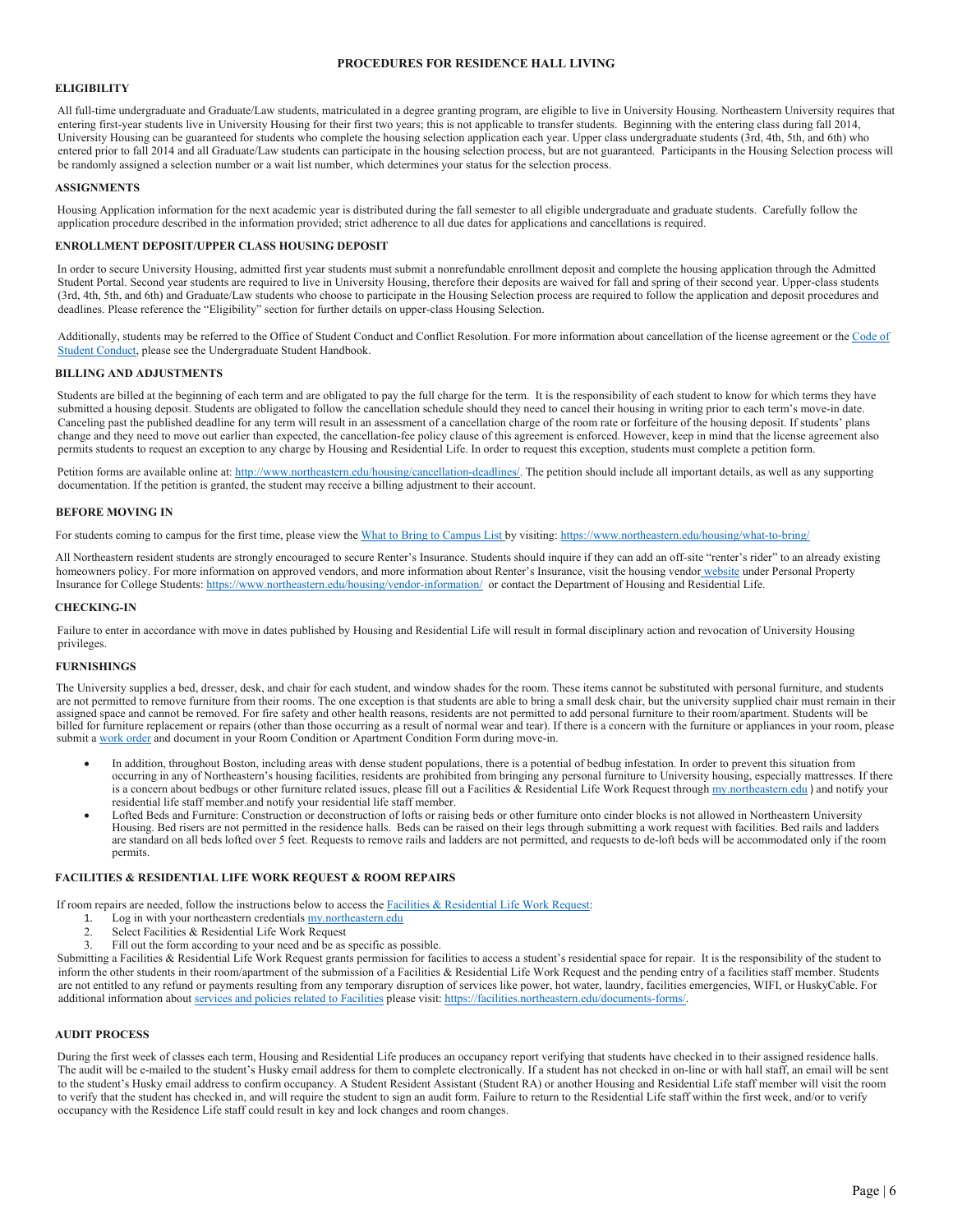#### <span id="page-9-0"></span>**END OF SEMESTER PROCEDURES**

#### <span id="page-9-1"></span>*Before moving out*

Before a student can move out of a current assignment, they must first meet with the staff in the building and complete the check-out process. If a student does not follow proper procedures for checking out of a room or if the student chooses to complete a Self Check Out, they forfeit the right to appeal any supplemental charges for damages. Even if the student is not returning to housing the following term, they are responsible for cleaning the room or apartment thoroughly and disposing of all trash properly. To forward mail, students must add a forwarding address on [my.northeastern.edu](https://my.northeastern.edu/) portal before leaving campus.

Contact Husky Card Services, located in Speare Commons, if there needs to be a meal plan change.

#### <span id="page-9-2"></span>*If you are moving off campus next semester*

If you are not assigned to live in the same space for the following semester, you must vacate your space by 7:00 PM on the day of your last final exam, unless you are approved for an alternate move-out date by Housing Services. Contact your building staff prior to finals week to make arrangements to turn in your keys and to complete the check-out process in order to avoid administrative fees. For assistance and resources regarding moving off campus, visit the office of Off Campus Housing and Support Services or visit the website a[t www.northeastern.edu/offcampus.](http://www.northeastern.edu/offcampus)

#### <span id="page-9-3"></span>*If you are moving to a new room, apartment, or building next semester*

If you are moving to a new space in University Housing the following semester, you will be assigned a move date and time by Housing Services. You should refrain from making any travel arrangements until you receive your moving date from Housing. If you require an extension, you must get this approval from Housing in advance. If you fail to do so, you will have to return to campus to pack and move your belongings. You will also be assessed an administrative fee and face possible disciplinary action through the Office of Student Conduct and Conflict Resolution. If you are unable to move into your new residence before leaving for intersession, you must remove your belongings from your current room prior to leaving for intersession, even if that means taking your belongings home with you. Failure to do so may result in a cleaning and packing fee and disciplinary action through the Office of Student Conduct and Conflict Resolution.

#### <span id="page-9-4"></span>*Check-Out Procedures*

Living in University Housing is a privilege, not a right. Failure to vacate your assigned space or utilizing a vacant space you are not assigned to, in accordance with move-out dates published by the department will result in formal disciplinary action through the Office of Student Conduct and Conflict Resolution and could include revocation of University housing privileges. In addition, it will result in the initiation of removal proceedings, which may result in your loss of all University Housing privileges at Northeastern University.

Follow these guidelines when checking out of your residence hall or apartment:

- Clean your room before leaving. Apartment residents are reminded that refrigerators, stoves, and cabinets must also be cleaned. Students who leave without cleaning their rooms or apartments will be billed a cleaning fee.
- Make sure that Residential Life staff has inspected your room, apartment, or suite and that the Room/Apartment Condition Form has been completed and signed.
- Turn in your keys to a member of the Residential Life staff upon check-out. Failure to do so will result in a fee to replace all keys and locks.
- If your door is on the keyless system, you still must formally check out.
- If you choose not to check out with a staff member, you forfeit your right to appeal any or all damage charges.
- If you have a private telephone, make arrangements with the telephone company to disconnect service and remove the equipment before the end of the semester.
- Return your microfridge to the vendor per vendor instructions.

#### <span id="page-9-5"></span>**DAMAGE/CLEANING CHARGES**

The student is responsible for Northeastern University property in their room and elsewhere in the residence hall. Upon check-in and checkout, residents must complete a Room/Apartment/Suite Condition Form with Residential Life staff. This form confirms the condition of the room/suite/apartment. Residents will be billed for damages that are beyond normal wear and tear. If a resident does not complete the check-out process with hall staff, they waive the right to appeal supplementary charges. If there is loss/damage to common areas of any University Housing facility and Northeastern University cannot identify the individual(s) responsible, the University may require several or all of the hall's residents to pay a prorated group charge covering the cost of common area repair/replacement. Students will be billed for replacement of furniture and reinstallation costs in the case of vandalism. Additionally, students may also be referred to the Office of Student Conduct and Conflict Resolution for disciplinary action, which could include the loss of University Housing privileges.

#### <span id="page-9-6"></span>**PACK AND STORE PROCESS**

If belongings of apparent value are left in a student's room, suite, or apartment after their Residence Hall and Dining License Agreement has expired or has been terminated, the student's belongings will be packed and stored in an on-campus storage unit. Before the pack and store is initiated, students will be contacted via their Northeastern email account and will have 48 hours to retrieve their belongings. If the student does not retrieve their belongings within 48 hours of being contacted, their belongings will be packed and stored and their accounts will be charged \$500.

#### <span id="page-9-7"></span>**STORAGE**

The University does not provide storage for students' possessions. Please visit northeastern.edu/housing to view storage options under Vendor Information.

#### <span id="page-9-8"></span>**SUMMER RESIDENCE**

Housing enrollment is reduced dramatically during the summer, which necessitates closing some Residence Halls during those terms. Summer open buildings are announced each year during the spring semester; details can be found on the Housing website during late January/early February. Students interested in University Housing during the summer terms should apply and submit the required deposit. Summer housing assignments are completed after the fall Housing Selection process.

The NUterm program requires University Housing. First year students participating in NUterm will be provided an application, separate from the regular summer housing process.

#### <span id="page-9-9"></span>**SUMMER II TO FALL HOUSING**

Since the Summer II move-out date is firm, students who are NOT remaining in University Housing for the Fall Semester will be required to move out (on the last day of finals). Please be aware that University Housing until September 1 is not available.

#### <span id="page-9-10"></span>**WITHDRAWALS**

All students who leave their housing assignment unplanned, prior to the end of the semester, must fill out a Withdrawal Form with a member of the Residential Life staff. The Withdrawal Form must be completed in addition to the paperwork required for withdrawing from the University. Students who fail to withdraw from housing correctly may incur additional housing and dining charges. Also, students withdrawing from either housing or the University should add a forwarding address o[n my.northeastern.edu](https://my.northeastern.edu/) portal before leaving campus. Since procedures differ depending on whether a student is withdrawing from housing only or from both housing and the University, students should consult with a Residential Life staff member to ensure that all required withdrawal paperwork is completed.

#### <span id="page-9-11"></span>**INTERSESSION COMMUNICATION**

Intersession is the period between academic terms after exams have ended and before classes are in session. Important dates and times for intersession and spring break are updated each term and e-mailed to all students at thei[r my.northeastern.edu](https://my.northeastern.edu/) addresses one month before the break begins. Additional information regarding the intersession schedule is available from Housing and Residential Life staff and on their web site www.northeastern.edu/housing.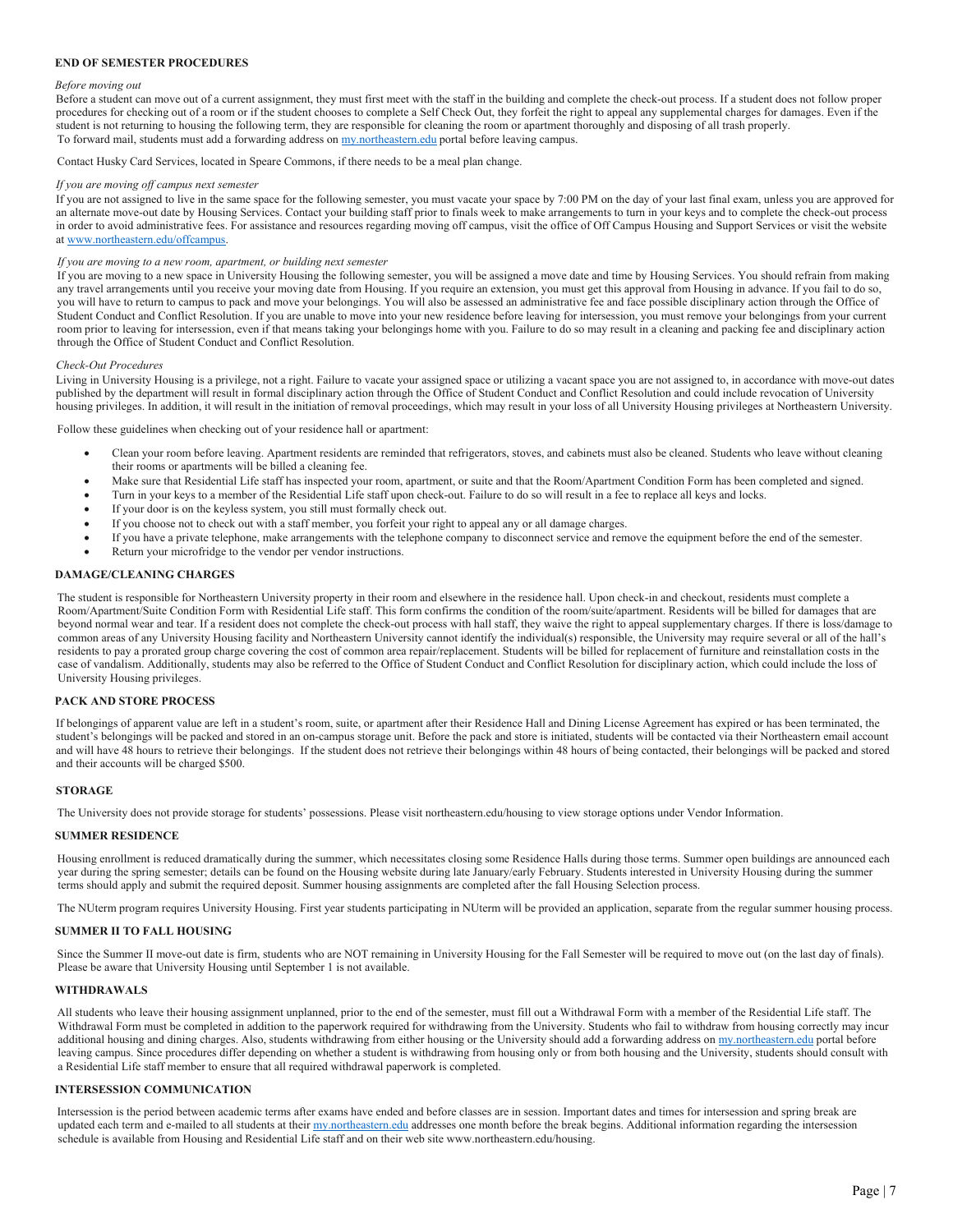#### <span id="page-10-0"></span>**VACANCIES**

If an empty space exists in a room, suite, or apartment, all students must ensure that a clear and clean living area is available for any new resident. The dresser, desk, bed, and closet space must be clean and available for use. Failure to clear this space or unauthorized use of this space will result in a substantial fee and is subject to disciplinary action through the Office of Student Conduct and Conflict Resolution.

#### <span id="page-10-1"></span>**ROOM CHANGE PROCESS**

Visit the Housing website, or call the Department of Housing and Residential Life for more information.

#### <span id="page-10-2"></span>**E-MAIL COMMUNICATION TO STUDENTS**

E-mail is the official form of communication for the University and for Housing and Residential Life. Students are expected to maintain and check their Northeastern email account while on campus, abroad, and away on co-op. All housing assignment information, important deadlines and reminders will be e-mailed. Students will be notified if we plan to mail any information to a campus or permanent address.

#### **RESIDENTIAL SAFETY, SECURITY, AND WELLBEING**

<span id="page-10-4"></span><span id="page-10-3"></span>**RESIDENTIAL SAFETY OFFICE (RSO)** Speare Hall, Upper Lobby 617.373.3499 <https://www.northeastern.edu/housing/safety-security/>

The Residential Safety Office is located in the upper lobby of Speare Hall and is open 24 hours a day. It is responsible for all residence hall access through proctor stations, include assisting residents and families, maintaining a special access list, contacting residence life staff, notifying Northeastern University Police Dept. (NUPD) of any security concerns or emergencies.

In order to keep your residence hall safe, please follow these safety tips:

- Close and lock your door when you leave your room or apartment, even if you plan to be gone for a short time.
- Report all suspicious activity, thefts, and other crimes to Northeastern University Police Department (NUPD) immediately.
- Keep your Husky ID Card and keys with you at all times.
- If you live in an apartment, make sure that your external door/apartment door is always locked.
- To secure your possessions and privacy while you are away, be sure to lock your door(s), windows, and riser restrictors when applicable.
- Riser restrictors are located on all first-floor window frames and on those windows that open onto fire escapes.

# <span id="page-10-5"></span>**NORTHEASTERN UNIVERSITY POLICE DEPARTMENT (NUPD)**

716 Columbus Ave <https://nupd.northeastern.edu/> Emergency: 617.373.3333 Non-Emergency: 617.373.2121

NUPD is a full-service and accredited police agency that comprises patrol and investigative divisions providing 24-hour service. NUPD has developed robust crime-detection and prevention strategies centered on technology and campus community engagement. Our well- trained officers are ready and willing to assist all members of our community. For more information abou[t NUPD's services,](https://nupd.northeastern.edu/) visit the following link[: https://nupd.northeastern.edu/](https://nupd.northeastern.edu/)

Northeastern is committed to assisting all members of the University community in providing for their own safety and security. Clery information regarding campus security and personal safety, including topics such as crime prevention, Northeastern University Police law enforcement authority, crime reporting policies, crime statistics for the most recent three-year period, and disciplinary procedures, is available at Northeastern University Police Department. Printed copies of the report are also available at our police headquarters at 716 Columbus Ave, 100 CP, at the Forsyth Street Circle substation, and at Renaissance Building substation across from International Village.

#### <span id="page-10-6"></span>*General Safety Tips*

NUPD's Community Engagement Unit works throughout the year to promote safety initiatives on how to protect yourself in different environments. The followin[g link](https://nupd.northeastern.edu/safety/general-safety-tips/) includes pointers about how to stay safe when in your residence, on or off campus, in your car, and on public transportation: https://nupd.northeastern.edu/safety/general-safety-tips/. Additionally, please visit the following link for [NUPD's safety trainings: https://nupd.northeastern.edu/our-services/safety-training/](https://nupd.northeastern.edu/our-services/safety-training/) For more information or questions related to NUPD's Community Engagement Unit, please email[: nupd-engagement@northeastern.edu.](mailto:nupd-engagement@northeastern.edu)

#### <span id="page-10-7"></span>*Safe Zone*

The Northeastern University Police Department (NUPD) has launched SafeZone, a cloud-based mobile application that allows users to send a real-time, geo-located alert to onduty NUPD personnel allowing resources to quickly respond to emergency situations. Quick access to call NUPD is available through the app, as well as, one-touch dialing to local emergency resources when off-campus. Additionally, when a student is working or studying alone in an area on campus, the student has the ability to share their location by activating the check-in feature. Location information is only sent when the user activates an alert or checks in using the app. More information on the SafeZone mobile app can be found at https://www.northeastern.edu/nupd/safezone/

#### <span id="page-10-8"></span>*Emergency Notification*

Be sure to keep your emergency contact information up to date i[n my.northeastern.edu](https://my.northeastern.edu/) Based on the information provided on my.northeastern.edu you will receive email, text, and voicemail messages from NU Alert for weather and other emergencies. Students can also opt-in for Text Advisories by texting NUPDADVISORY to 226787. These are targeted messages that do not rise to the level of alerts/warnings but is important information about particular areas on or near to campus. For snow emergency information, call 617.373.2000.

#### <span id="page-10-9"></span>*Personal Safety Escort*

The Northeastern University Police Department provides a personal safety escort service to all members of the University community. The service operates 24 hours a day, every day, and provides escorts between on campus locations. Arrangements for an escort can be made at any time by contacting the Northeastern University Police Department at 617.373.2121 or 7-1-1 to communicate with Telecommunications Relay Services if you are Deaf or Hearing Impaired.

#### <span id="page-10-10"></span>*Blue Light Phones*

Our Boston Campus is equipped with over 100 Blue Light Phones. These phones are equipped with both emergency buttons and dialing capabilities. When reporting an emergency press the emergency button. A dispatcher will answer and ask you if the call is an emergency and will ask for certain information. Please stay on the line. Do not hang up. Constant contact with the dispatcher is essential. Officers will be dispatched to your location immediately. Please review the following directions.

- Emergency: Simply open the door on the box and press the red button. This will automatically dial the University Police dispatcher Talk directly into the speaker in the center of the phone. Examples of emergency use would be crimes in progress, suspicious persons, medical assistance, traffic incidents, fires, and other incidents requiring immediate response.
- Non-Emergency: Press the black button or dial x2121 for a safety escort or for non-emergency inquiries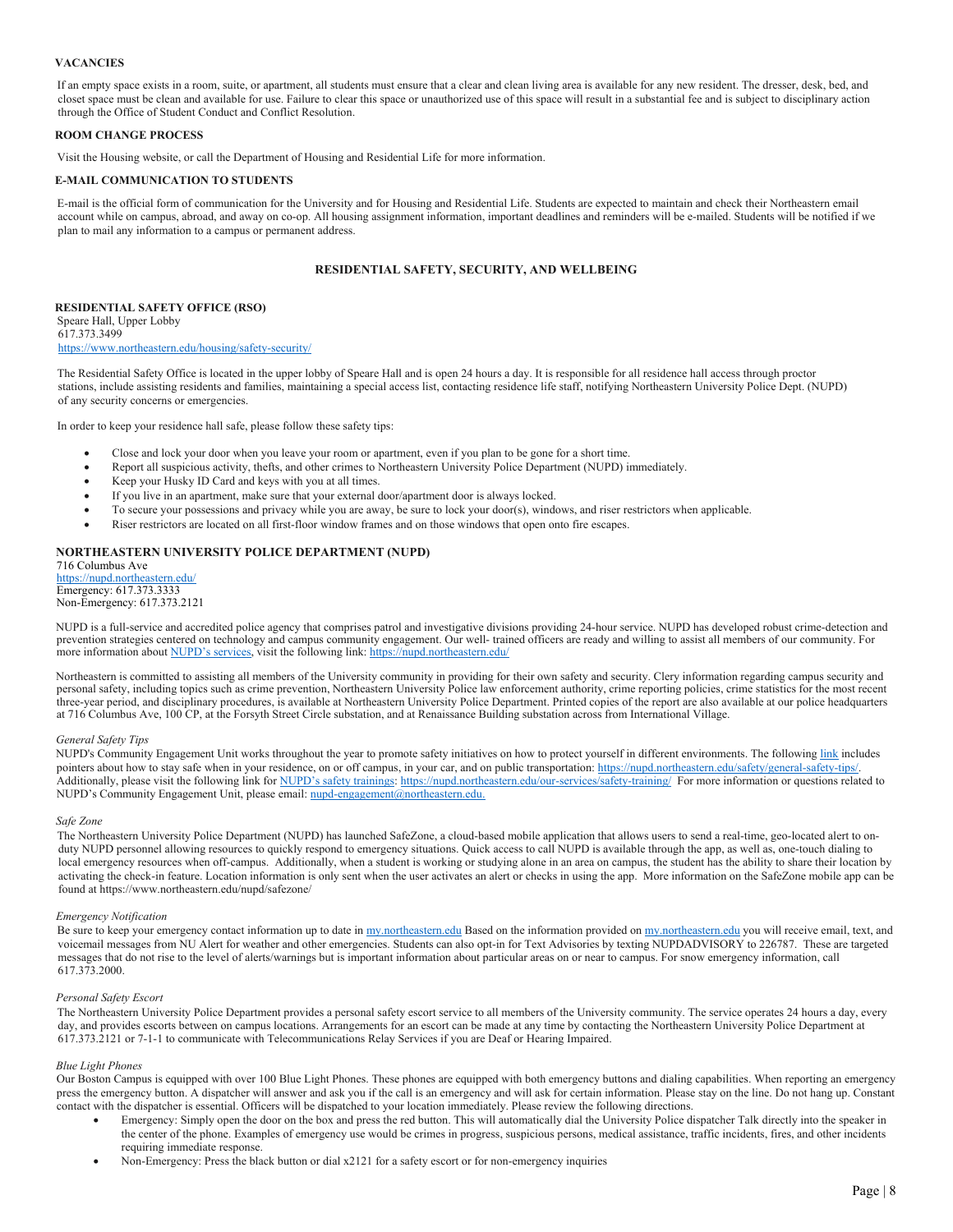#### <span id="page-11-0"></span>*Property Registration*

NUPD recommends registering you[r electronic devices and bike](https://nupd.northeastern.edu/our-services/property-registration/) in order protect your personal property from theft[: https://nupd.northeastern.edu/our-services/property-registration/](https://nupd.northeastern.edu/our-services/property-registration/)

#### <span id="page-11-1"></span>*Medical Emergency/Healthcare*

In case of serious injury or illness, call the Northeastern University Police Department at 617.373.3333. Many Northeastern University Police officers are also emergency medical technicians (EMT) and will respond immediately. If the EMTs determine that you need to be taken to a hospital, NUPD will contact Emergency Medical Services Department and arrange emergency ambulance transportation to the nearest hospital. For all other medical or mental health issues, call UHCS at 617.373.2772.

#### <span id="page-11-2"></span>*Emergency Relocation*

The Department of Housing and Residential Life, in conjunction with numerous other departments on campus, has developed a relocation protocol in the event that a residence hall must be closed for an extended period of time. Follow the directives of University officials, including staff from Housing and Residential Life, Northeastern University Police Department, Facilities Department, and local emergency officials. Evacuations of buildings are rare occurrences but understanding what each person needs to do provides a mechanism for a smooth transition during an emergency. Please contact your Residential Life building staff if you have any questions or concerns. Please refer to the Northeastern University Police Department NUPD website to find resources related to emergency planning [\(https://nupd.northeastern.edu/safety/emergency-planning/\)](https://nupd.northeastern.edu/safety/emergency-planning/).

#### <span id="page-11-3"></span>*Evacuation Guidelines for Individuals Needing Assistance*

Guidelines have been developed to provide persons with limited mobility with the tools necessary to minimize their exposure to the risk of fire or other threats to their safety. Please visit the following website for more information [\(https://nupd.northeastern.edu/safety/general-safety-tips/emergency-guidebook/evacuation-procedures/\)](https://nupd.northeastern.edu/safety/general-safety-tips/emergency-guidebook/evacuation-procedures/)

#### <span id="page-11-4"></span>*General fire safety information and tips*

Each residence hall has a fire egress drill at least once each semester. Residential Life staff will know when a drill is scheduled, but residents are generally not informed of the drill until they have evacuated the building. Therefore, it is important to treat every alarm as a real emergency. Please familiarize yourself with the following procedures and follow them whenever the fire alarm sounds:

At the sound of the alarm, move quickly and quietly to your closest exit, closing your room doors behind you as you leave. In an orderly fashion, please leave the building by the closest exit, either by stairwell and/or alarmed emergency exits and move away from any entrances once outside to allow others to exit and emergency personnel to enter. Never use the elevators. When outside, follow the direction of your hall staff, Northeastern University Police Department (NUPD), the City of Boston Fire Department, and or/ other local emergency officials and wait for further instructions. If possible, wear a coat and shoes and carry a towel to use in case there is smoke on your egress route. Keep these items easily accessible for emergency use, along with your keys and Husky ID Card, since it may be hours before you are permitted to reenter.

If you are away from your room when the alarm sounds, proceed to the nearest exit without returning to your room. The alarm signal is the same for a drill as for an actual emergency. Students who do not vacate, do not vacate in a timely manner, or who return into the building during a drill or alarm will be subject to disciplinary action through the Office of Student Conduct and Conflict Resolution.

A number of residence halls at Northeastern utilize fire escapes as an alternative means of egress. Access to the fire escapes is through dedicated windows. Fire escape windows must be kept clear. No furniture or other personal items are to be placed so as to restrict access to the fire escape window. Failure to maintain clear fire escape access may result in a formal complaint by the City of Boston Fire and/or Building department resulting in the potential closing of the facility due to this safety violation.

This affects the following Residence Halls:

| $-1$<br>Street<br>demenway<br>. . <i>.</i> | 40 <sup>7</sup><br>--<br>venue<br>oton<br>$\ldots$ ungu | Hall<br>.19ht | Rubenstein.<br>Hal |
|--------------------------------------------|---------------------------------------------------------|---------------|--------------------|
| -1.0<br>ınotor<br>Avenue<br>,,,,,          | Kenned<br>. ads<br>Hall                                 | 'mar<br>Hall  |                    |

Please contact Residential Life staff for specific rooms/apartments that are affected by this regulation. Individual residents that are found to be non-compliant with this mandatory safety code ordinance will be subject to disciplinary action through the Office of Student Conduct and Conflict Resolution and may be subject to disciplinary action through other law enforcement agencies.

# <span id="page-11-5"></span>**OFFICE OF PREVENTION AND EDUCATION AT NORTHEASTERN (O.P.E.N.)**

| <b>307 Ell Hall</b>       |
|---------------------------|
| 617.373.4459              |
| www.northeastern.edu/open |
| OPEN@northeastern.edu     |

The Office of Prevention and Education at Northeastern (OPEN) seeks to promote a safer, healthier Northeastern community by providing evidence-based education, prevention, and resources on the topics of alcohol and other drugs, sexual violence, sexual health, and other wellness-related topics. O.P.E.N. offers:

- Supportive, confidential, and non-judgmental 'check in' services for Northeastern students related to alcohol, cannabis/marijuana, and other drugs
- Confidential resources for students who have been affected by sexual violence at the Sexual Violence Resource Center
- Programming, presentations, training and education related to the topics of alcohol and other drugs as well as sexual violence prevention
- Bystander intervention training
- Free and discreet delivery of safer sexual health supplies to students living on Northeastern's Boston campus through the Frisky Husky program.

<span id="page-11-6"></span>*O.P.E.N.'s Sexual Violence Resource Center*  407 Ell hall Email [OPEN@northeastern.edu](mailto:OPEN@northeastern.edu) to set up an appointment [studentlife.northeastern.edu/open/meet/sexual-violence-resource-center/](https://studentlife.northeastern.edu/open/meet/sexual-violence-resource-center/)

The Sexual Violence Resource Center is a resource for Northeastern students affected by sexual assault, sexual harassment, sexual exploitation or abuse, domestic violence, and/or stalking. The center serves students who have been affected personally (recently or in the past) and those who are looking for resources to support others. The Sexual Violence Resource Center staff can confidentially help students navigate options related to rights, resources, and reporting including off-campus resources and/or on-campus resources.

<span id="page-11-7"></span>**UNIVERSITY HEALTH AND COUNSELING SERVICES (UHCS)**

70 Forsyth Building, suite 135 617.373.2772 (voice) 617.373.2601 (fax) uhcs@northeastern.edu [www.northeastern.edu/uhcs](http://www.northeastern.edu/uhcs) Please visi[t website](https://www.northeastern.edu/uhcs/about-uhcs/contact-us/) for updated hours

University Health and Counseling Services provides medical and mental healthcare to current Northeastern students with same-day and scheduled visits. In addition, [Find@Northeastern](https://www.northeastern.edu/uhcs/find-at-northeastern/) provides immediate access and connection to licensed mental health providers who are available to offer support 24 hours a day, 7 days a week. UHCS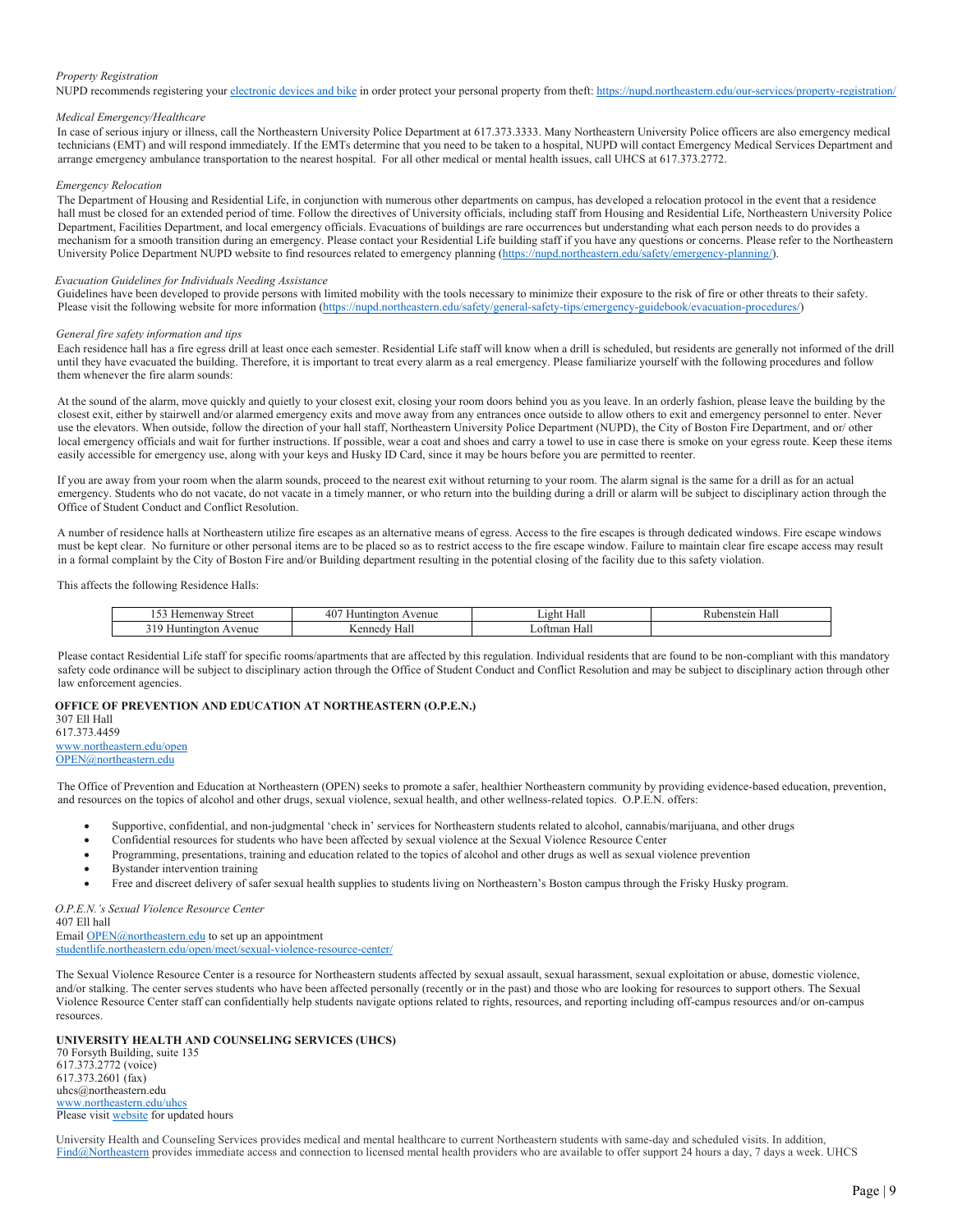clinicians are board-certified and licensed practitioners who provide confidential assessment and treatment of medical and mental health concerns as well as referrals to specialists in the community. Visi[t northeastern.edu/uhcs](https://www.northeastern.edu/uhcs/) for more information about UHCS including:

- Access to care[: https://www.northeastern.edu/uhcs/access-to-care/](https://www.northeastern.edu/uhcs/access-to-care/)
- 24/7 Mental Health Support[: https://www.northeastern.edu/uhcs/find-at-northeastern/](https://www.northeastern.edu/uhcs/find-at-northeastern/)
- Northeastern University Student Health Plan (NUSHP[\) https://www.northeastern.edu/nushp/](https://www.northeastern.edu/nushp/)
- University Health Report (immunization compliance[\) https://www.northeastern.edu/uhcs/forms/university-health-report/](https://www.northeastern.edu/uhcs/forms/university-health-report/)
- Medical Leave of Absence (MLOA[\) https://www.northeastern.edu/uhcs/forms/medical-leave-of-absence/](https://www.northeastern.edu/uhcs/forms/medical-leave-of-absence/)

<span id="page-12-0"></span>**WE CARE** 354 Richards Hall 617.373.7591 [wecare@northeastern.edu](mailto:wecare@northeastern.edu) <https://studentlife.northeastern.edu/we-care/>

The We Care Office assists students who are experiencing unexpected challenges to maintain their academic progress. The staff works with students to coordinate among university offices, to offer appropriate referrals and to help develop viable options to support the students' continued success at the University. We Care also provides guidance to faculty and staff in identifying Northeastern resources and policies to help students succeed.

<span id="page-12-1"></span>**DISABILITY SERVICES** Learning Disabilities Program

617.373.4526 [www.northeastern.edu/uhcs/ldp/index.html](http://www.northeastern.edu/uhcs/ldp/index.html)

Disability Resource Center (DRC) 20 Dodge Hall 617.373.2675 617.373.2730 (TTY) [www.northeastern.edu/drc](http://www.northeastern.edu/drc) 

#### <span id="page-12-2"></span>*Medical needs requiring housing accommodations:*

In accordance with the Americans with Disabilities Act (ADA 1990), Northeastern University seeks to provide equal access to its programs, services, and activities. If you need housing accommodations, please contact the *[Disability Resource Center](https://drc.sites.northeastern.edu/requesting-accommodations/)* (www.northeastern.edu/drc) as soon as possible to make appropriate arrangements. In order to receive housing accommodations, the University requires that you provide documentation of your disabilities to the DRC so that they may identify if/what accommodations may be necessary and arrange with Housing and Residential Life to provide the accommodations. Please see *[Housing Accommodations](https://www.northeastern.edu/housing/housingaccommodations/)* webpage for further information: *<https://www.northeastern.edu/housing/housingaccommodations/>*.

#### <span id="page-12-3"></span>*Service Dogs and Emotional Support Animals:*

Persons with documented disabilities who are requesting to bring a service dog or other emotional support animal must contact and submit appropriate documentation to the *Disability Resource Center* prior to the animal being moved into University Housing. Students with approved service dog or emotional support animals are required to follow the expectations and instructions pertaining to their animal as communicated by the Disability Resource Center. Students will also be required to get an ID sticker for the approved animal to be placed on the student's Husky Card.

**OFFICE FOR UNIVERSITY EQUITY AND COMPLIANCE (OUEC)** 125 Richards Hall 617.373.4644 [www.northeastern.edu/ouec](http://www.northeastern.edu/ouec)

Northeastern University is committed to providing a living, learning and work environment that is safe and free from discrimination and harassment. Northeastern University is an equal opportunity/affirmative action/Title IX educational institution and employer. At the Office for University Equity and Compliance (OUEC), staff lead efforts to maintain the University's compliance with all federal, state, and local laws pertaining to anti-discrimination, the Americans with Disabilities Act, and Title IX. The OUEC is responsible for investigating and resolving all complaints of discrimination, harassment, and retaliation at Northeastern. The Assistant Vice President for University Equity and Compliance / Title IX Coordinator coordinates the University's response to complaints involving all forms of discrimination.

Anyone who experiences or is aware of discriminatory conduct is urged to report the matter immediately to the OUEC for appropriate response. Any university community member (excluding Confidential Employees), are considered "Title IX Reporters" including faculty, staff and student workers who assume roles which other students may reasonably believe obligate that student worker to report allegations of a Prohibited Offense. This includes but is not limited to Resident Assistants in Residential Life, Graduate Research Assistants or Teaching Assistants. Title IX Reporters are required to immediately report allegations of Prohibited Offenses to the Title IX Coordinator. Only those individuals who are statutorily prohibited from reporting, such as health professionals from UHCS and spiritual advisors or clergy do not have a duty to report all incidents. As such, any reports of sexual misconduct made to faculty or staff will be directed to the Title IX Coordinator who will investigate and respond accordingly. The University's policies strictly prohibits retaliation against an individual for reporting perceived discrimination or participating in a resulting investigation.

#### <span id="page-12-4"></span>**RESIDENTIAL STUDENT RESOURCES**

#### <span id="page-12-5"></span>**LIVING WITH A ROOMMATE, CONFLICTS, AND ROOM CHANGES**

The majority of students share a bedroom, bathroom, kitchen, and/or common space with one or more roommates. Once you receive your room assignment, you can find your roommate's name(s) and Husky email(s) in your Housing Online portal. We strongly encourage you to contact your roommate(s) through their email. Although you may be able to find your roommate on social media, not every student may have social media accounts or may not be comfortable connecting through that platform. This is a new experience for everyone and it is important to respect one another's comfort levels and not make quick judgements. Breaking the ice and starting to communicate before move-in will allow for you to begin the process of getting to know one another and ease any anxieties you may have about sharing your space. Once you have started to build a relationship, you can start to discuss expectations on how you will share your room such as cleanliness, sharing of items, and much more.

After moving in, you will complete a roommate agreement that outlines these expectations. First year students are required to complete the formal agreement, and all returning students are strongly encouraged to complete the agreement, as well. Each roommate should approach the agreement with an open mind and clearly communicate the aspects of common living that are most important to them. You should revisit these expectations on an as needed basis, as your habits, expectations, and preferences may change over time.

If you are having a roommate conflict, it is important to address it immediately with one another. Students are encouraged to collaborate with their roommates to find solutions to concerns. If you need assistance or guidance approaching your roommate, your Resident Assistant can assist by practicing talking points or joining the conversation. Residential Life staff of all levels will work with you and your roommates to resolve conflicts. All attempts to resolve conflict so that roommates can maintain a respectful living environment will be explored prior to considering requests to change your room.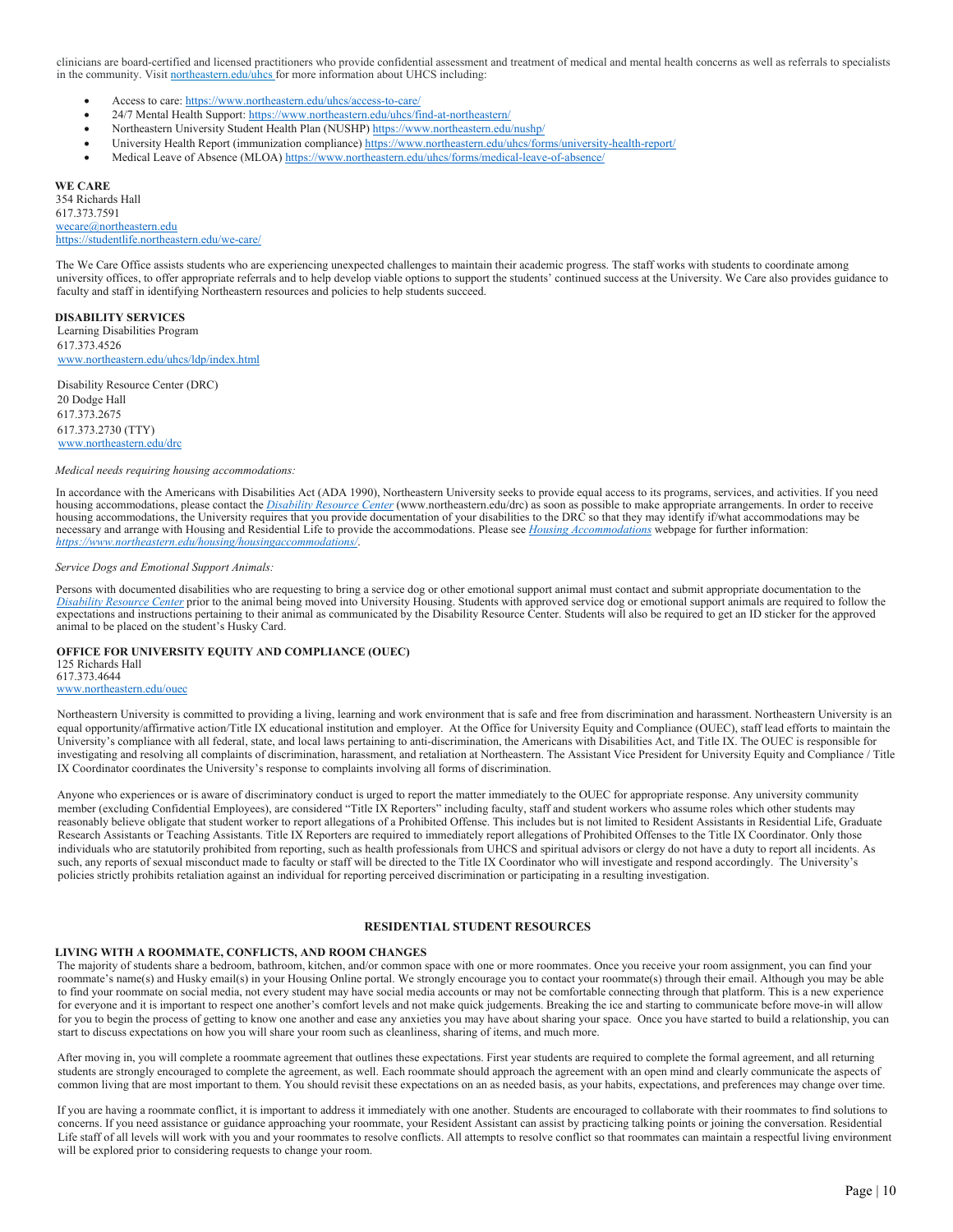<span id="page-13-0"></span>Husky Card Services manages all services associated with the Husky Card at Northeastern University. The Husky Card is the official identification card at Northeastern University and is issued to students, faculty, staff, alumni, contractors, conference attendees, and more.

Along with identification, the Husky Card is also used for building/residence hall access, parking, laundry, printing, vending, dining services, library book check-out, discounts and more. The Husky Card can also be used as a debit card. When you add money to your Husky Dollar account, you will be able to pay for food and services at many locations in and around the University. Please note that no cash withdrawals are permitted with a Husky Card. For more information abou[t Husky Card](https://www.northeastern.edu/huskycard/) services, accepted vendors, and FAQs visit: [https://www.northeastern.edu/huskycard/.](https://www.northeastern.edu/huskycard/)

#### <span id="page-13-1"></span>**MEAL PLAN**

Please refer to the [Residence Hall and Dining License Agreement](https://www.northeastern.edu/housing/license-agreement/) or th[e Meal Plan](https://www.northeastern.edu/huskycard/meal-plans/) a[t https://www.northeastern.edu/huskycard/meal-plans/](https://www.northeastern.edu/huskycard/meal-plans/) for meal plan options and applicable restrictions. Visit th[e Dining Services](https://www.nudining.com/public) Web site for hours of operation and menus at [www.nudining.com](http://www.nudining.com/)

#### <span id="page-13-2"></span>**FREE PRINT ALLOWANCE**

Northeastern University offers all students a free print allowance. The free print allowance can be used at the printers in residence halls, the Snell Library, and various other locations throughout campus. For more information, please go to[: www.northeastern.edu/huskycard/services/print-allowance/](http://www.northeastern.edu/huskycard/services/print-allowance/)

#### <span id="page-13-3"></span>**LAUNDRY**

Northeastern University offers all students living in on-campus housing complimentary Laundry Bucks that can be used in any residence hall laundry room for both washers and dryers. Laundry Bucks are intended to make doing your laundry convenient and should help to avoid having to carry cash. More information abou[t Laundry](https://www.northeastern.edu/huskycard/services/laundry-bucks/) can be found here: <https://www.northeastern.edu/huskycard/services/laundry-bucks/>

- Most University Housing complexes have washing machines and dryers. The University is not responsible for any personal belongings left unattended. Washing machines cannot be used to dye clothing. Please see instructions in laundry rooms that detail proper laundry machine usage or consult building staff with any questions. To resolve any problems regarding laundry, please contact CSC ServiceWorks directly at 1-877-264-6622 or www.cscw.com. You can also download the CSC ServiceWorks app on your phone from the App or Play stores to report service issues as well.
- Laundry Bucks: Laundry Bucks is an allowance that is applied to Husky ID cards that students can use in the residence hall laundry rooms in University Housing. Students cannot add more money to their Laundry Bucks account, however, they can add money to their Husky Dollars vi[a my.northeastern.edu](https://my.northeastern.edu/) portal using a credit card or ECheck (NUPAY). Every undergraduate, graduate, or law student living in Northeastern University Housing receives Laundry Bucks. Students receive \$45 per semester (Fall and Spring). Summer I and II students are given \$22.50 for each summer term. Law students receive \$36 per quarter. Students living in a Leased Property will receive \$45 in Husky Dollars per semester. Summer I and II students in Leased Properties are given \$22.50 in Husky Dollars for each summer term. Remaining Laundry Bucks will be lost by the end of the Summer II term.

#### <span id="page-13-4"></span>**BUILDING ACCESS**

- CBORD (Keyless Lock System): CBORD is a keyless lock system in which a student's Husky Card and a self-chosen 4-digit pin number gives access into a student's building and apartment/room. All residence hall entrances automatically lock between 3 AM and 6 AM. Residents needing to access the residence hall during these hours must use their Husky ID Card on the external card reader to open the door. Find more information abou[t CBORD](http://www.northeastern.edu/huskycard/services/husky-locks/) here. General access information can be found [here.](https://facilities.northeastern.edu/departments/operations/trades/access_control/)
- Lockouts: Students are responsible for carrying their key(s) and Husky ID at all times. If a student is locked out of their room, they should follow the instructions below.
	- o Find the staff member on duty by reporting to the building/complex's RA office, to arrange for re-entry.
		- When staff members are not in the building, they may be contacted through the proctor.
		- The Residential Safety Office (RSO) can assist with contacting staff. For more information, contact RSO at 617.373.3499.
	- o If the lockout is during a time when the office is closed and no staff member is on duty, students may not be able to gain access to their room until the building/complex's RA office is open or the staff member on duty is available.
		- It can be up to a two-hour wait Monday through Friday. Off-duty staff members are not obligated to respond to a lockout. Students who repeatedly require staff to open doors may face disciplinary action and/or fines.
- Lost Husky ID: If a student loses their Husky ID Card, they can get a replacement at the following places for a \$25 fee. If a student's Husky ID Card is malfunctioning, the student can get a replacement card for free as long as the student brings the malfunctioning card to Husky Card Services.

<span id="page-13-5"></span>*Husky card replacement locations and hours*

| Department name                                                      | <b>Services</b><br>Available           | <b>Hours of Operation</b>                                                                                                                                             | <b>Contact Information</b>                                                  |
|----------------------------------------------------------------------|----------------------------------------|-----------------------------------------------------------------------------------------------------------------------------------------------------------------------|-----------------------------------------------------------------------------|
| <b>Husky Card Services</b>                                           | New cards $\&$<br>replacement<br>cards | Typical business hours: Monday-Friday 8:30 a.m.-5 p.m.<br>Please check website and email communications for<br>updated hours: https://www.northeastern.edu/huskycard/ | 4 Speare Commons<br>617.373.8740                                            |
| <b>Northeastern University</b><br><b>Police Department</b><br>(NUPD) | Replacement<br>cards only              | Only available after hours when Husky Card is closed                                                                                                                  | 716 Columbus Place<br>617.373.2121                                          |
| <b>Facilities</b>                                                    | Replacement<br>cards only              | Only available after hours when Husky Card is closed                                                                                                                  | Gainsborough Garage, under<br>canopy<br>10 Gainsborough St.<br>617.373.2754 |

#### <span id="page-13-6"></span>**RESIDENTIAL MAIL SERVICES**

Residential Mail Services (ResMail) 7 Speare Hall, Lower Level and 716 Columbus Avenue (Basement) 617.373.5108 617.373.4019 (TTY) For more information & updated hours, visit[: www.northeastern.edu/mailservices](http://www.northeastern.edu/mailservices)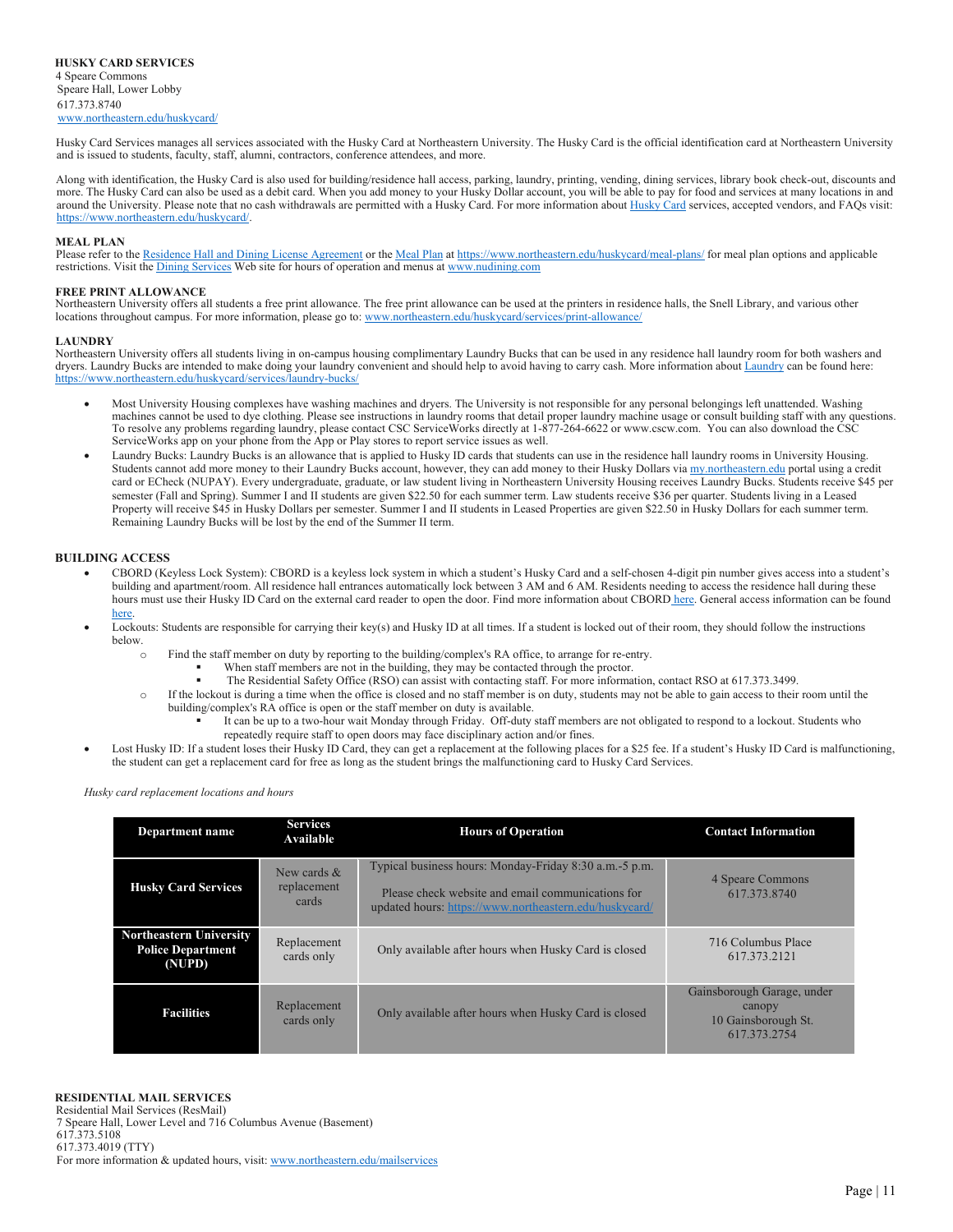ResMail services students living on-campus and leased-property addresses through Northeastern. Delivery of Services. For more *[information](https://mailservices.sites.northeastern.edu/faqs/)* related to services, where to address your packages, and forwarding your mail, visit: *[https://mailservices.sites.northeastern.edu/faqs/.](https://mailservices.sites.northeastern.edu/faqs/)* Northeastern University assumes no liability for delay or failure to provide educational or other services for facilities due to causes beyond its reasonable control. Causes include, without limitation: power failure, strikes by University employees or others, damage by natural elements, and acts of public authorities. The University will, however, exert reasonable efforts, when it judges them to be appropriate, to provide comparable services, facilities, or performance; but its inability or failure to do so shall not subject the University to liability.

<span id="page-14-0"></span>**TECHNOLOGY AND COMPUTING** IT Service Desk Snell Library – Second floor 617.373.HELP (4357) [help@northeastern.edu](mailto:help@northeastern.edu) [https://services.northeastern.edu/tech](https://nam12.safelinks.protection.outlook.com/?url=https%3A%2F%2Fservices.northeastern.edu%2Ftech&data=04%7C01%7Cr.pozerski%40northeastern.edu%7Ceb11e0e7d007495b4c1908d9408d55ea%7Ca8eec281aaa34daeac9b9a398b9215e7%7C0%7C0%7C637611798033232077%7CUnknown%7CTWFpbGZsb3d8eyJWIjoiMC4wLjAwMDAiLCJQIjoiV2luMzIiLCJBTiI6Ik1haWwiLCJXVCI6Mn0%3D%7C1000&sdata=hr%2BlNSdQdo1VCYqak%2F9mx7p1fHXKH5Aszml%2B%2Fg4iSQA%3D&reserved=0)

IT Services offers 24/7 technology support through the Tech Service Portal (services.northeastern.edu/tech), including live chat assistance. Help is also available anytime via email and phone, and in-person at Snell Library. Some of the on-campus technologies that IT provides include:

- **TV-Streaming Service:** Students living in Northeastern-owned residence halls have online access to live streaming TV, on demand shows, and movies through XFINITY On Campus™. Available through Northeastern's partnership with Comcast, XFINITY On Campus™ offers 200 live TV channels as well as thousands of on-demand shows and movies.
- **Telephone:** To activate telephone service or support, students should call Verizon at 1.800.VERIZON (1.800.837.4966). Students need to provide their own telephones for landline service.
- **Internet**: Wireless and wired high-speed networks are available in the residence halls and are designed to be as compatible as possible with a wide variety of devices. To maintain secure internet access, some of these networks require students to register their devices annually to connect.

For more information on networks, television, and other key technology resources in the residence halls, visit Northeastern's student technology guide[, connect-to](https://connect-to-tech.northeastern.edu/students)tech.northeastern.edu/student

# <span id="page-14-1"></span>**TRANSPORTATION**

Students can use the following links for transportation services that are offered through Northeastern or within the Greater Boston area. Some services come at a discount to students, which can be found using the links below.

- **Parking:** General information for parking at Northeastern's Boston campus can be found through [MasParc](https://www.masparc.com/) or by visiting: <https://www.masparc.com/>
- Public transportation (MBTA): For information on [Public Transportation and Northeastern discounts](https://facilities.northeastern.edu/alternative-transportation/public-transportation/), visit this link: [https://facilities.northeastern.edu/alternative](https://facilities.northeastern.edu/alternative-transportation/public-transportation/)[transportation/public-transportation/](https://facilities.northeastern.edu/alternative-transportation/public-transportation/)
- Biking: Visi[t Bike Northeastern](https://facilities.northeastern.edu/alternative-transportation/bike/) for more information about bike rentals, bike storage, bike registration, etc.[: https://facilities.northeastern.edu/alternative-transportation/bike/](https://facilities.northeastern.edu/alternative-transportation/bike/)
- **RedEye Off-Campus Safety Escort**: If you need a ride at night, the RedEye—an off-campus safety escort—is available for students who live within two miles of the center of campus. Every night from 7 p.m. until 6 a.m., the RedEye van will pick students up at Snell Library. In order to use this escort, you must book a ride in advance using the RedEye App or you can book a ride at the RedEye dispatch center located at the Northeast Security office in the Ruggles Substation.

# <span id="page-14-2"></span>**OFF CAMPUS HOUSING AND SUPPORT SERVICES**

151 Speare Hall 617.373.8480 offcampus.sites.northeastern.edu

Off Campus Housing and Support Services is dedicated to serving the needs of all students who reside off-campus or commute from home. They provide resources, education, and programs to keep you connected to campus, informed of campus activities and services, and promote positive connections between the student and their community neighbors. Off Campus Housing and Support Services can help with landlord issues, keep students informed on renter's rights, and assist them in searching for off campus housing. Visit [Northeastern's Apartment Search Database](https://aptsearch.northeastern.edu/) for local property listings and to find roommates and sublets: <https://aptsearch.northeastern.edu/>